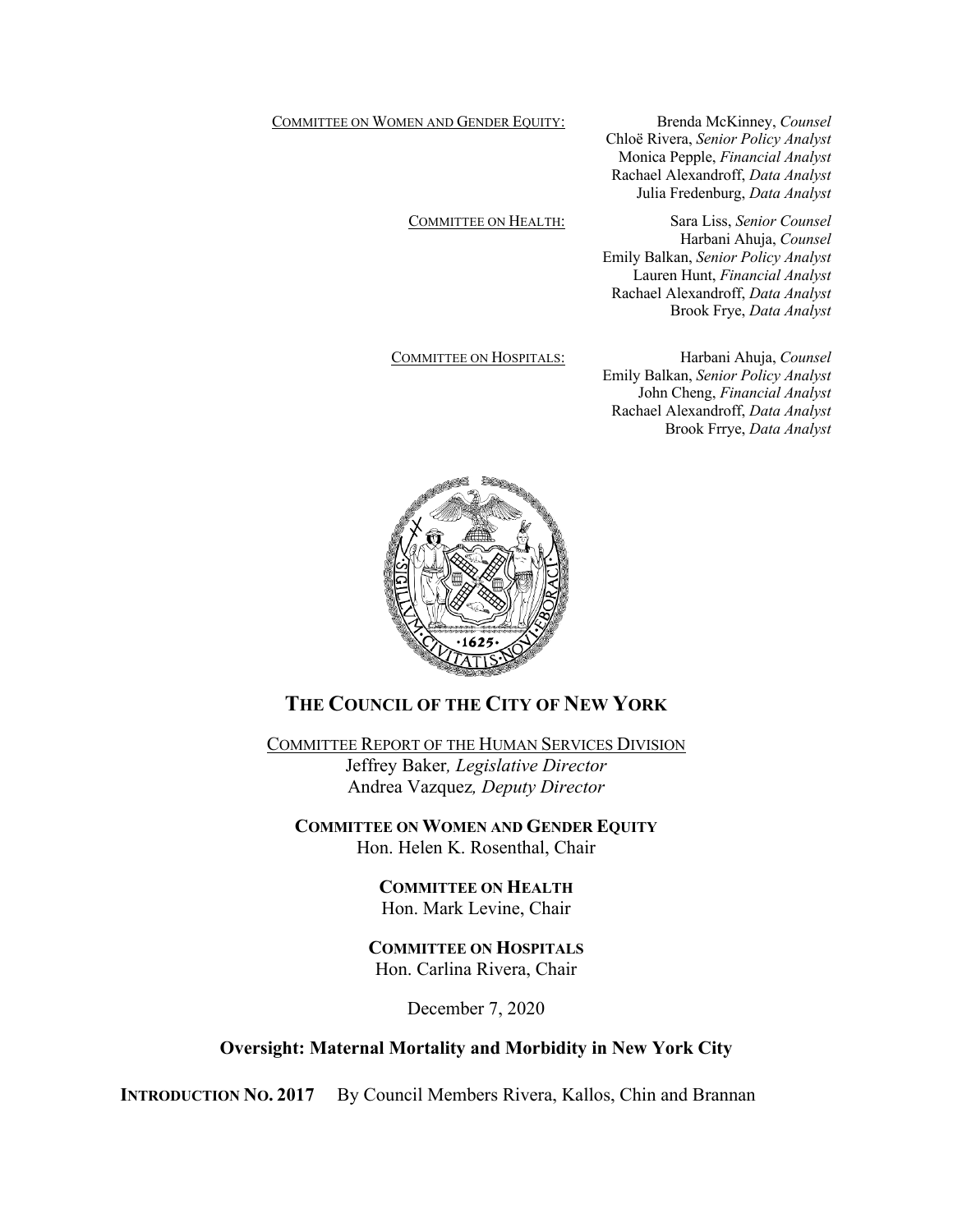| TITLE:                       | Local Law to amend the administrative code of the city of New<br>York, in relation to visitation policy guidelines for hospitals during<br>public health emergencies                                    |  |
|------------------------------|---------------------------------------------------------------------------------------------------------------------------------------------------------------------------------------------------------|--|
| <b>ADMINISTRATIVE CODE:</b>  | Adds a new chapter 20 to title 17                                                                                                                                                                       |  |
| <b>INTRODUCTION NO. 2042</b> | By Council Members Gibson, Yeger, Rosenthal, Perkins, Ayala,<br>Chin, Cumbo and Adams                                                                                                                   |  |
| TITLE:                       | Local Law to amend the administrative code of the city of New<br>York, in relation to posting information about midwives online                                                                         |  |
| <b>ADMINISTRATIVE CODE:</b>  | Adds a new section 17-199.14 to title 17                                                                                                                                                                |  |
| <b>RESOLUTION NO. 1239</b>   | By Council Members Rivera, Ampry-Samuel, Louis, Gibson, Chin<br>and Brannan                                                                                                                             |  |
| TITLE:                       | Resolution calling on the New York State Legislature to pass, and<br>the Governor to sign, legislation making doulas more accessible to<br>individuals with Medicaid and those without health insurance |  |
| <b>RESOLUTION NO. 1408</b>   | By Council Members Rosenthal and Gibson                                                                                                                                                                 |  |
| TITLE:                       | Resolution calling on the New York State Legislature to pass, and<br>the Governor to sign, A.10440/S.8307, relating to accreditation,<br>approval, and operation of midwifery birth centers             |  |

# **I. INTRODUCTION**

On December 7, 2020, the Committee on Women and Gender Equity, chaired by Council Member Helen K. Rosenthal, the Committee on Health, chaired by Council Member Mark Levine, and the Committee on Hospitals, chaired by Council Member Carlina Rivera, will hold a joint oversight hearing on *Maternal Mortality and Morbidity in New York City* ("NYC" or "City"). The then-Committee on Women<sup>1</sup> and the Committee on Health previously held a hearing on this topic on June 27, 2018, at which time the Committees heard two bills intended to improve health outcomes for pregnant people and pregnant people of color, in particular, including through enhanced reporting on maternal mortality and morbidity. At today's hearing, the Committees will

<sup>&</sup>lt;sup>1</sup> In April 2019, the Committee on Women at the City Council amended its name to include the term "gender" equity," which better reflects the Committee's work and focus.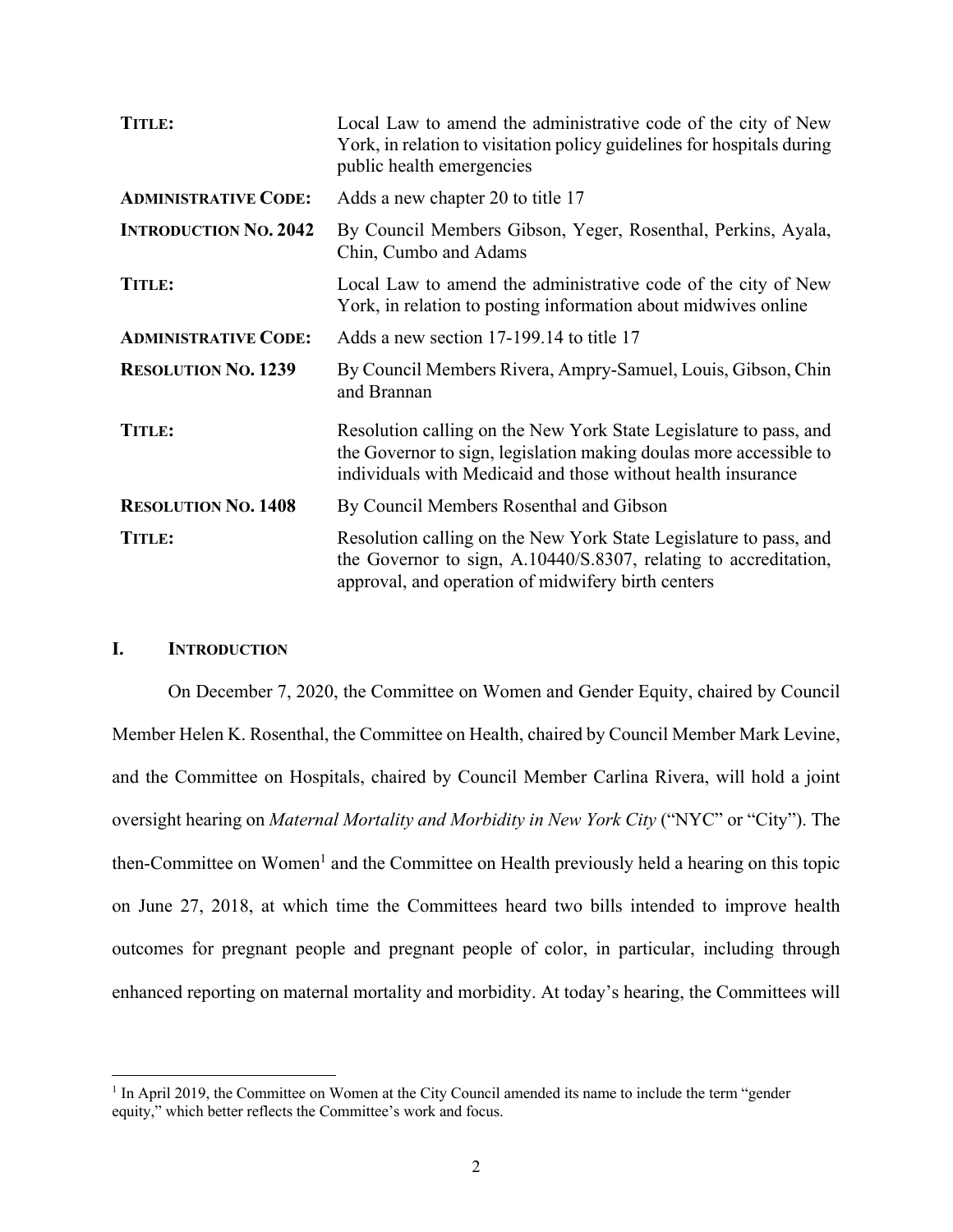seek an update on these issues and consider four pieces of legislation, including two bills: Proposed Int. No. 2017, in relation to visitation policy guidelines for hospitals during public health emergencies, and Proposed Int. No. 2042, in relation to posting information about midwives online. The Committees will also hear Resolution No. 1239, which calls on the New York State Legislature to pass, and the Governor to sign, legislation making doulas more accessible to individuals with Medicaid and those without health insurance, and Resolution No. 1408, which calls on the New York State Legislature to pass, and the Governor to sign, A.10440/S.8307, relating to accreditation, approval, and operation of midwifery birth centers. Witnesses invited to testify include representatives from the NYC Department of Health and Mental Hygiene (DOHMH), NYC Health + Hospitals (H+H), the Greater New York Hospital Association (GNYHA), as well as advocacy groups and organizations, hospitals, medical training programs, nurse and midwife groups, doula organizations, and other interested stakeholders.

# **II. BACKGROUND**

The ability to protect the health of mothers and babies in childbirth is a basic measure of a society's development.<sup>2</sup> Yet, not only are more women in the United States (U.S.) dying of pregnancy-related complications than in any other developed country, but while the number of reported pregnancy-related deaths has been declining in most of the world,<sup>3</sup> only in the U.S. has

<sup>2</sup> MacDorman MF, Declercq E, Cabral H, Morton C., *Is the United States Maternal Mortality Rate Increasing? Disentangling trends from measurement issues*, Obstetrics and gynecology (2016), 447-455, *available at*  https://www.ncbi.nlm.nih.gov/pmc/articles/PMC5001799/pdf/nihms810951.pdf.

<sup>3</sup> World Health Organization, Trends in Maternal Mortality: 1990 to 2015 (2015), *available at*  https://apps.who.int/iris/bitstream/handle/10665/194254/9789241565141\_eng.pdf;jsessionid=A5BCC05853070F3E 0AAADCC3FB3CB6EB?sequence=1.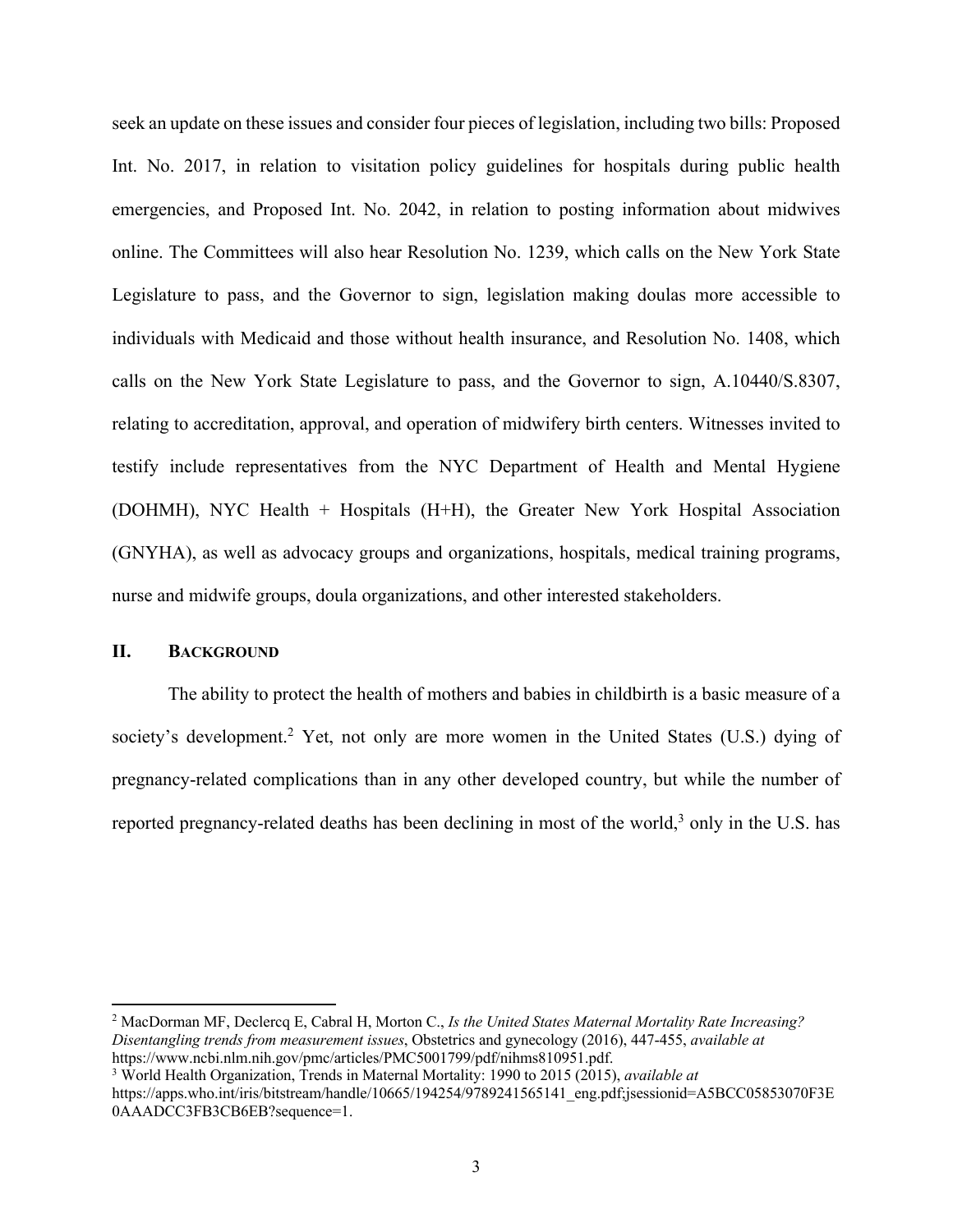the maternal mortality ratio (MMR), or the number of maternal deaths in a population that occur during a given year per  $100,000$  live births,<sup>4</sup> been increasing.<sup>5</sup>



**Figure 1: Maternal Deaths Per 100,000 Live Births**<sup>6</sup>

According to the Centers for Disease Control and Prevention (CDC), the MMR in the U.S.

has more than doubled since 1987, from 7.2 deaths per 100,000 live births in 1987, to a peak of 17.6 in 2014, and dropping slightly to 16.7 deaths per 100,000 live births in 2016. <sup>7</sup> Data also shows that this trend has worsened in recent years. From 2000 to 2014, the MMR in the U.S. has increased

https://www.commonwealthfund.org/publications/issue-briefs/2020/nov/maternal-mortality-maternity-care-uscompared-10-countries; World Health Organization, *Maternal mortality ratio (per 100 000 live births)* (last visited Nov. 30, 2020), *available at* https://www.who.int/data/gho/indicator-metadata-registry/imr-details/26 (The World Health Organization (WHO) defines maternal death as "the death of a woman while pregnant or within 42 days of termination of pregnancy, irrespective of the duration and site of the pregnancy, from any cause related to or aggravated by the pregnancy or its management but not from accidental or incidental causes").

<sup>5</sup> *See* "Table 2. Estimates of maternal mortality ratio (maternal mortality ratio, deaths per 100 000 live births), number of maternal deaths, and lifetime risk by United Nations MDG regions, 2008;" *see also* "Annex 3. Comparison of 1990, 1995, 2000, 2005, and 2008 estimates of maternal mortality ratio (maternal mortality ratio,

<sup>4</sup> *See* Roosa Tikkanen, Munira Z. Gunja, Molly FitzGerald, and Laurie Zephyrin, Maternal Mortality and Maternity Care in the United States Compared to 10 Other Developed Countries (Nov. 18, 2020), available at

deaths per 100 000 live births) by country," World Health Organization, et al., Trends in maternal mortality: 1990 to 2008 (2010), 18, 28-32, *available at*

http://apps.who.int/iris/bitstream/handle/10665/44423/9789241500265\_eng.pdf;jsessionid=E07455C2099CB48EE2 8744F5BAAA2C34?sequence=1.

<sup>6</sup> Calpurnyia Roberts, *Bronx Infant and Maternal Health Summit*, NEIGHBORHOOD HEALTH ACTION CENTERS (June 21, 2018), citing Kassebaum et. al (2016).

<sup>&</sup>lt;sup>7</sup> Centers for Disease Control and Prevention, Pregnancy Mortality Surveillance System (last visited Dec. 2, 2020), *available at* https://www.cdc.gov/reproductivehealth/maternalinfanthealth/pregnancy-mortality-surveillancesystem.htm.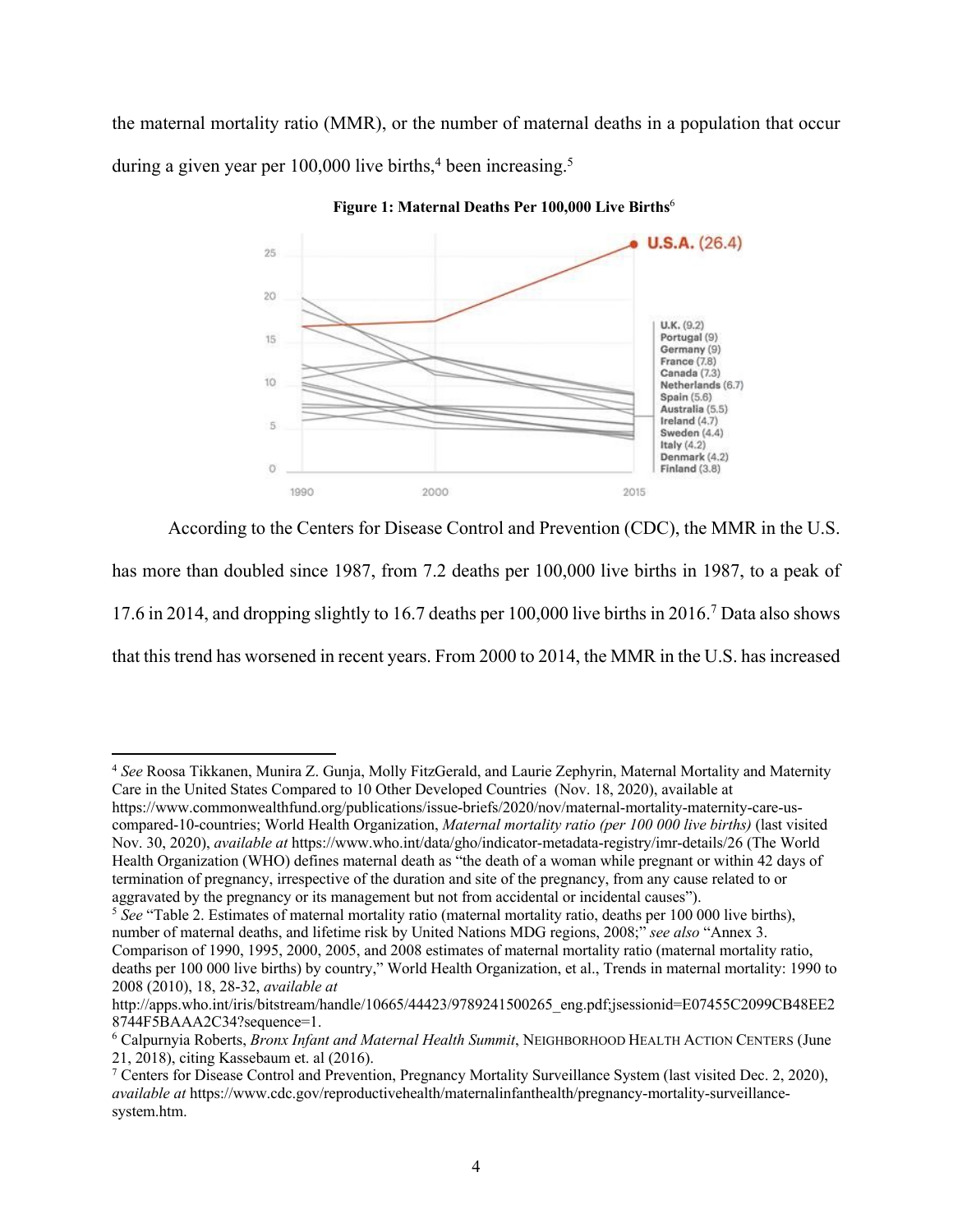by an estimated 26.6 percent. <sup>8</sup> Each year, 700-900 American women die and approximately 65,000 suffer potentially mortal complications from pregnancy or childbirth-related causes.<sup>9</sup> Furthermore, according to a report from nine different maternal mortality review committees, over 60 percent of these pregnancy-related deaths were preventable.10

Additionally, data shows that health inequities significantly impact pregnancy outcomes. According to the Centers for Disease Control and Prevention (CDC), Black women in the U.S. are three to four times more likely to die from complications related to pregnancy than white women.<sup>11</sup> For Black women, the MMR is 42.8 per 100,000 live births, compared with 12.5 for white women and 17.3 for women of all other races.<sup>12</sup> Such disparities also affect birth outcomes. Government data suggest that Black infants are more than twice as likely to die as white infants; 11.3 per 1,000 Black babies, compared with 4.9 per 1,000 white babies, a racial disparity that is actually greater than in 1850, 15 years before slavery was abolished in the U.S. <sup>13</sup> Research points to race, rather than educational attainment or income level of the patient, as the cause of such discrepancies.14 In

<sup>8</sup> M. MacDorman, E. Declercq, H. Cabral, C. Morton, *Is the United States Maternal Mortality Rate Increasing? Disentangling Trends from Measurement Issues*, OBSTETRICS AND GYNECOLOGY 447-455 (2016), *available at*  https://www.ncbi.nlm.nih.gov/pmc/articles/PMC5001799/pdf/nihms810951.pdf.

<sup>9</sup> Nina Martin and Renee Montagne, *Focus On Infants During Childbirth Leaves U.S. Moms In Danger*, NATIONAL PUBLIC RADIO and PROPUBLICA (May 12, 2017), *available at* https://www.npr.org/2017/05/12/527806002/focus-oninfants-during-childbirth-leaves-u-s-moms-in-danger. 10 *Building U.S. Capacity to Review and Prevent Maternal Deaths* (2018), *available at*

http://reviewtoaction.org/Report\_from\_Nine\_MMRCs.

<sup>11</sup> Centers for Disease Control and Prevention, *Pregnancy-Related Deaths*, *available at*

https://www.cdc.gov/reproductivehealth/maternalinfanthealth/pregnancy-relatedmortality.htm.

<sup>&</sup>lt;sup>12</sup> Centers for Disease Control and Prevention, *Pregnancy Mortality Surveillance System*, *available at* https://www.cdc.gov/reproductivehealth/maternalinfanthealth/pmss.html.

<sup>&</sup>lt;sup>13</sup> Linda Villarosa, *Why America's Black Mothers Are in a Life-or-Death Crisis*, NEW YORK TIMES (Apr. 11, 2018), *available at* https://www.nytimes.com/2018/04/11/magazine/black-mothers-babies-death-maternal-mortality.html; *See also* J.D.B. De Bow, *Mortality Statistics of the Seventh Census of the United States 1850* (last visited Nov 25, 2020), *available at* https://babel.hathitrust.org/cgi/pt?id=uc2.ark:/13960/t4qj7qt8w;view=1up;seq=40 (showing that the government started to track vital statistics related to mortality, disaggregating info by sex and race, in 1850). <sup>14</sup> *Id.* (explicitly making this point and explaining, "by the late 1990s, other researchers were trying to chip away at the mystery of the black-white gap in infant mortality. Poverty on its own had been disproved to explain infant mortality, and a study of more than 1,000 women in New York and Chicago, published in The American Journal of Public Health in 1997, found that black women were less likely to drink and smoke during pregnancy, and that even when they had access to prenatal care, their babies were often born small .... Though it seemed radical 25 years ago,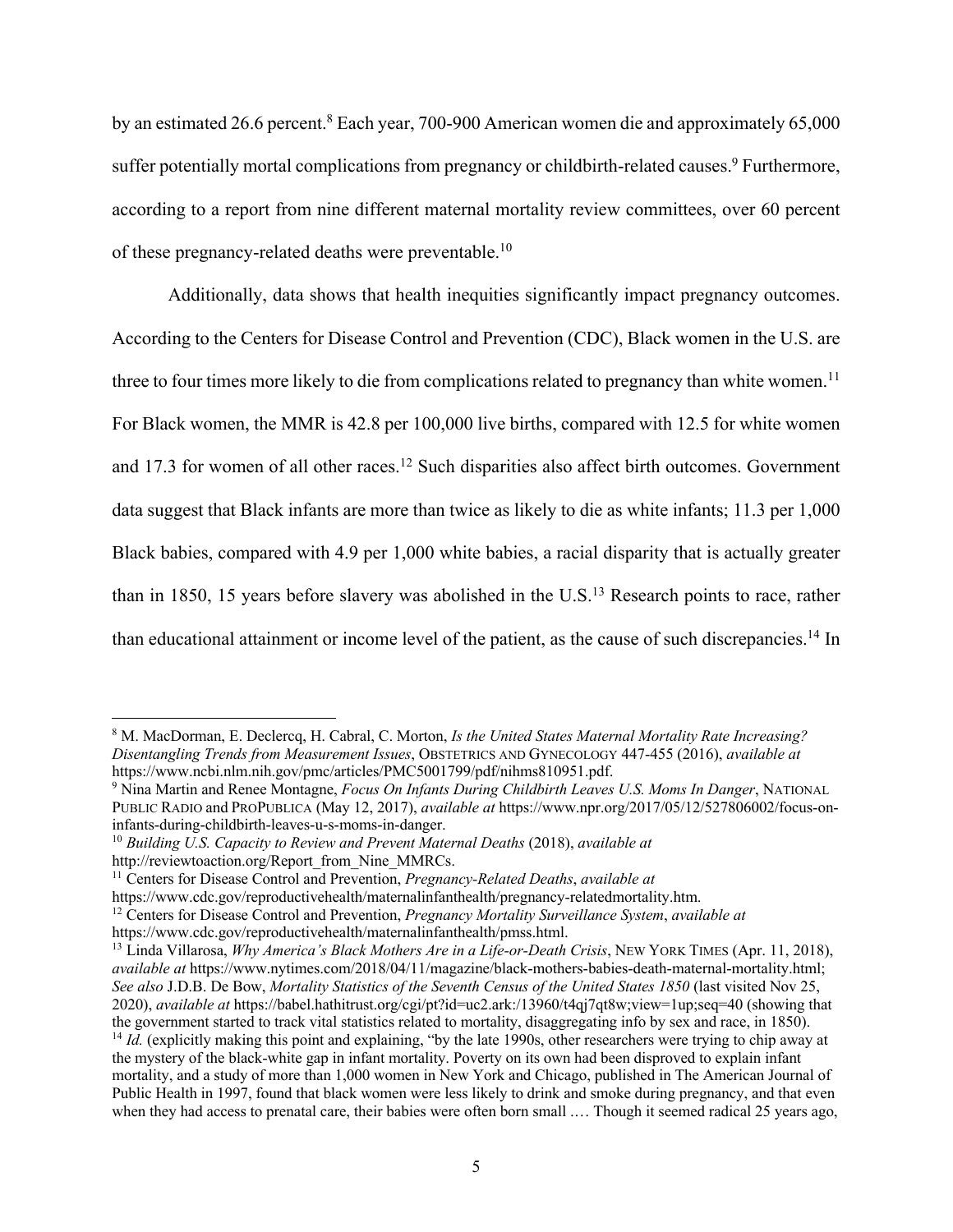fact, a Black woman with an advanced degree is more likely to lose her baby than a white woman with less than an eighth-grade education.<sup>15</sup>

## *Maternal Mortality in New York City*

New York City and State have among the highest rates of maternal deaths in the country.<sup>16</sup> Over the past decade alone, New York state has experienced a 60 percent increase in maternal mortality.17 In the period from 2001-2003, the number of reported maternal deaths in NYS was 15.4 deaths per 100,000 live births; which over time increased to 19.6 deaths per 100,000 live births in 2014-2016,<sup>18</sup> and a reported 20.9 maternal deaths per 100,000 live births by August of 2018.19 Although the city's MMR is slightly above the national average, NYC, where half the state's births take place,<sup>20</sup> accounts for about 30 of those estimated 700-900 women who die from

few in the field now dispute that the black-white disparity in the deaths of babies is related not to the genetics of race but to the lived experience of race in this country").

<sup>15</sup> Richard V. Reeves and Dayna Bowen Matthew, *Six Charts Showing Race Gaps Within the American Middle Class*, BROOKINGS (Oct. 21, 2016), *available at* https://www.brookings.edu/blog/social-mobility-

memos/2016/10/21/6-charts-showing-race-gaps-within-the-american-middle-class/.

<sup>16</sup> Kirsten Gillibrand, *As Maternal Mortality Rates Continue To Rise Across The Country And New York State, Gillibrand Announces New Legislation To Help Prevent Women From Dying Before, During, And After Childbirth* (Aug. 28, 2018), *available at* https://www.gillibrand.senate.gov/news/press/release/as-maternal-mortality-ratescontinue-to-rise-across-the-country-and-new-york-state-gillibrand-announces-new-legislation-to-help-preventwomen-from-dying-before-during-and-after-

childbirth#:~:text=To%20date%2C%20in%20August%202018,deaths%20per%20100%2C000%20live%20births. <sup>17</sup> Kirsten Gillibrand, *As Maternal Mortality Rates Continue To Rise Across The Country And New York State, Gillibrand Announces New Legislation To Help Prevent Women From Dying Before, During, And After Childbirth* (Aug. 28, 2018), *available at* https://www.gillibrand.senate.gov/news/press/release/as-maternal-mortality-ratescontinue-to-rise-across-the-country-and-new-york-state-gillibrand-announces-new-legislation-to-help-preventwomen-from-dying-before-during-and-after-

childbirth#:~:text=To%20date%2C%20in%20August%202018,deaths%20per%20100%2C000%20live%20births. <sup>18</sup> The New York State Taskforce on Maternal Mortality and Disparate Racial Outcomes, *Recommendations to the Governor to Reduce Maternal Mortality and Racial Disparities*, 1, 4 (March 2019), *available at* 

https://health.ny.gov/community/adults/women/task\_force\_maternal\_mortality/docs/maternal\_mortality\_report.pdf. <sup>19</sup> Kirsten Gillibrand, *As Maternal Mortality Rates Continue To Rise Across The Country And New York State,* 

*Gillibrand Announces New Legislation To Help Prevent Women From Dying Before, During, And After Childbirth* (Aug. 28, 2018), *available at* https://www.gillibrand.senate.gov/news/press/release/as-maternal-mortality-ratescontinue-to-rise-across-the-country-and-new-york-state-gillibrand-announces-new-legislation-to-help-preventwomen-from-dying-before-during-and-after-

childbirth#:~:text=To%20date%2C%20in%20August%202018,deaths%20per%20100%2C000%20live%20births. <sup>20</sup> Kirsten Gillibrand, *As Maternal Mortality Rates Continue To Rise Across The Country And New York State, Gillibrand Announces New Legislation To Help Prevent Women From Dying Before, During, And After Childbirth* (Aug. 28, 2018), *available at* https://www.gillibrand.senate.gov/news/press/release/as-maternal-mortality-ratescontinue-to-rise-across-the-country-and-new-york-state-gillibrand-announces-new-legislation-to-help-prevent-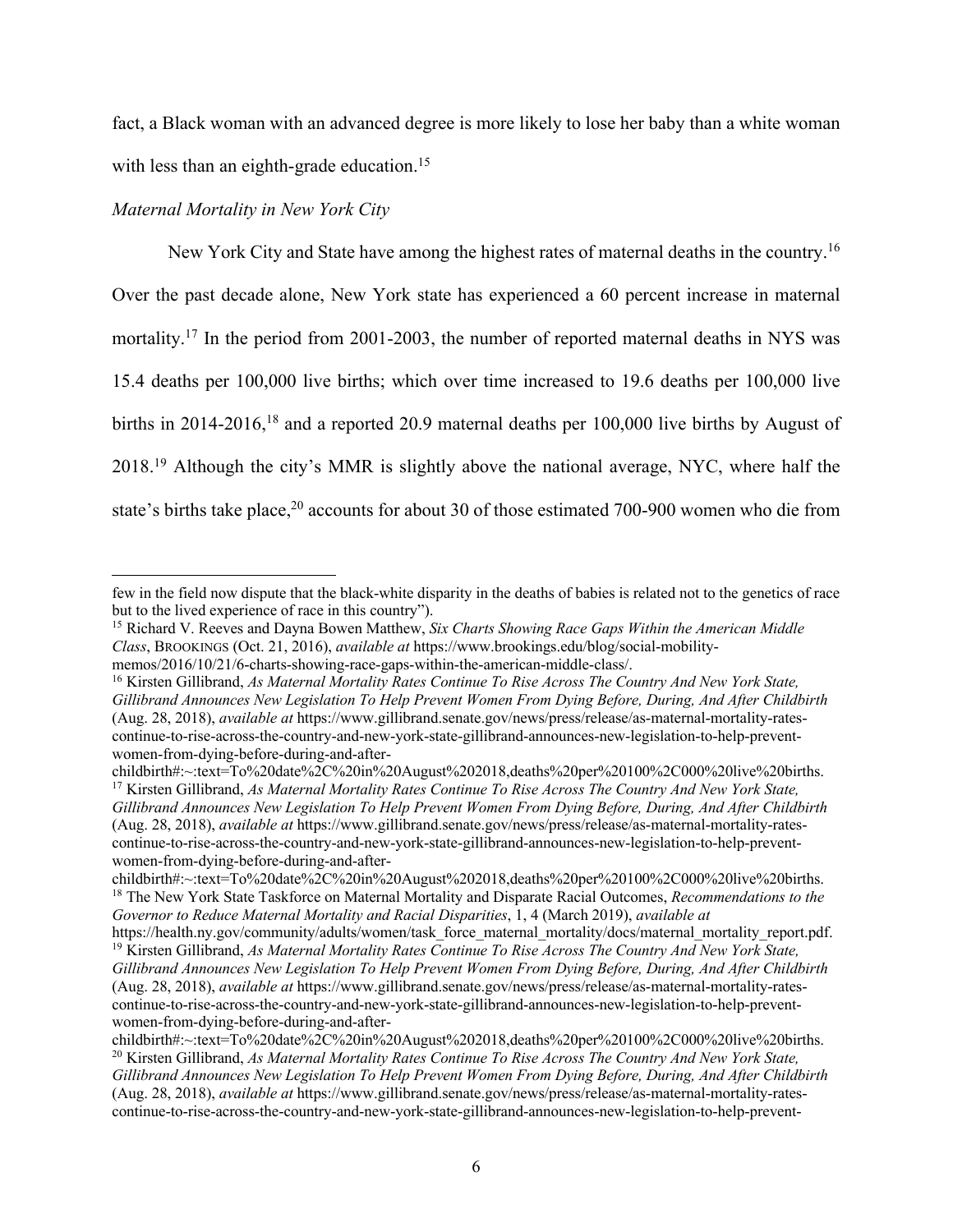pregnancy or childbirth-related causes each year nationally.<sup>21</sup> According to the New York State Department of Health (DOH), the MMR in NYC was 31 per 100,000 live births in 2015.<sup>22</sup>

Moreover, research has illustrated the impact that racial disparities can have on a person's health outcomes and care in NYC.<sup>23</sup> While about 30 women in NYC die each year of a pregnancyrelated cause, statistics indicate that approximately 3,000 women "almost die," or experience morbidity, during childbirth.<sup>24</sup> Black, non-Latina women are the most likely to experience maternal mortality or maternal morbidity, $2<sup>5</sup>$  which the World Health Organization (WHO) defines as a spectrum ranging from the near death of a woman who has survived a complication occurring during pregnancy or childbirth (or within 42 days of the termination of pregnancy) to non-lifethreatening morbidity.26 Additionally, according to a study in the American Journal of Obstetrics and Gynecology, Black women in NYC are more likely to give birth in hospitals that already have a high rate of severe maternal morbidity or complications than white women.<sup>27</sup> Only 23 percent of

childbirth#:~:text=To%20date%2C%20in%20August%202018,deaths%20per%20100%2C000%20live%20births.  $21$  The top causes of U.S. pregnancy-related deaths in 2011 were cardiovascular disease, 15.1 percent; non-

cardiovascular disease, 14.1 percent; infection or sepsis, 14 percent; and hemorrhage, 11.3 percent. *See* Robin Fields, *New York City Launches Committee to Review Maternal Deaths*, PROPUBLICA (Nov. 15, 2017), *available at* https://www.propublica.org/article/new-york-city-launches-committee-to-review-maternal-deaths; Linda Villarosa, *Why America's Black Mothers and Babies Are in a Life-or-Death Crisis,* NEW YORK TIMES (Apr. 11, 2018), available at https://www.nytimes.com/2018/04/11/magazine/black-mothers-babies-death-maternal-mortality.html. <sup>22</sup> "New York State Maternal Mortality Rate per 100,000 Live Births." *New York State Department of Health*, Oct. 2017, www.health.ny.gov/statistics/chac/birth/b33\_999.htm.

<sup>23</sup> *See* Nancy Krieger, Maureen Benjamins, Alyash A. Sewell, Presentation: *Prioritizing Equity video series: Research and data for health equity*, AMER. MED. ASSOC. (Nov. 20, 2020), *available at* https://www.amaassn.org/delivering-care/health-equity/prioritizing-equity-video-series-research-and-data-health-equity; Benjamin Retelus, et. al., *Racial Disparities in COVID-19 Hospitalization and In-hospital Mortality at the Height of the New York City Pandemic* 18(1) 1, 1 (Sep. 18, 2020), *available at*

https://www.ncbi.nlm.nih.gov/pmc/articles/PMC7500250/.

women-from-dying-before-during-and-after-

<sup>24</sup> *See* New York City Department of Health and Mental Hygiene, *Severe Maternal Morbidity in New York City, 2008-2012* (2016), *available at* http://www1.nyc.gov/assets/doh/downloads/pdf/data/maternal-morbidity-report-08- 12.pdf. 25 *Id.*

<sup>26</sup>*See* World Health Organization, *Measuring Maternal Health: Focus on Maternal Morbidity* (last visited June 20, 2018), *available at* http://www.who.int/bulletin/volumes/91/10/13-117564/en/. 27Jamila Taylor, Cristina Novoa, Katie Hamm, and Shilpa Phadke, *Eliminating Racial Disparities in Maternal and* 

*Infant Mortality*, CENTER FOR AMERICAN PROGRESS (May 2, 2019), *available at*

https://www.americanprogress.org/issues/women/reports/2019/05/02/469186/eliminating-racial-disparitiesmaternal-infant-mortality/*; See* March of Dimes, Nowhere to Go: Maternity Care Deserts Across the U.S. (2018),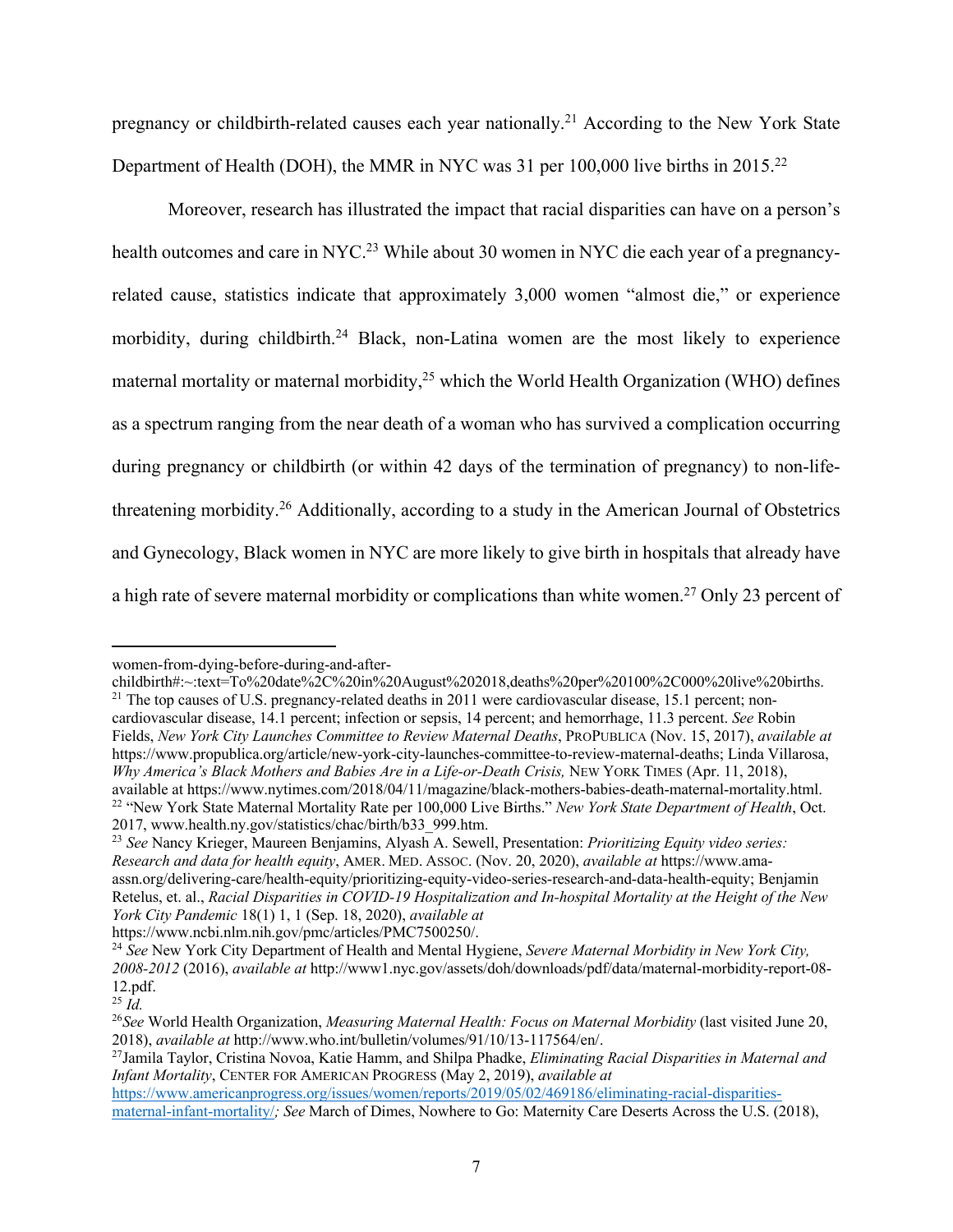Black patients gave birth in the safest hospitals, compared 63 percent of white patients.<sup>28</sup> At the city level, recent data suggests Black mothers in NYC are 12 times more likely to die from pregnancy-related causes than white mothers.<sup>29</sup> The Bronx and Brooklyn in particular carry a disproportionate burden of maternal and infant mortality rates. <sup>30</sup> From 2006 to 2010, residents of the Bronx had the highest pregnancy-related mortality ratio with 26.0 deaths per 100,000 live births, followed by Brooklyn with 25.7, Queens with 24.6, Staten Island with 17.4 and Manhattan with 13.9.<sup>31</sup>

Several factors appear to have a positive influence on outcomes for persons giving birth in NYC.<sup>32</sup> A recent report reveals that women who had doula support were 39 percent less likely to have a caesarean section (C-section), and 15 percent more likely to give birth without needing drugs or labor-inducing techniques.<sup>33</sup> Additionally, a survey regarding doula care in NYC reveals that 72 percent of women reported that their doula helped them communicate their preferences and

*available at* https://www.marchofdimes.org/materials/Nowhere\_to\_Go\_Final.pdf; National Partnership for Women and Families, *Black Women's Maternal Health: A Multifacted Approach to Addressing Persistent and Dire Health Disparities* (April 2018*), available at* http://www.nationalpartnership.org/research-library/maternal-health/blackwomens-maternal-health-issue-brief.pdf; *See also* Elizabeth A. Howell, *Reducing Disparities in Severe Maternal Morbidity and Mortality*, 61(2) Clin Obstet Gynecol. 387, 387 (Jun. 1, 2019), available at https://www.ncbi.nlm.nih.gov/pmc/articles/PMC5915910/.

<sup>28</sup> CNN*, Childbirth is Killing Black Women in the U.S., and Here's Why*, CNN (Nov. 15, 2017), *available at* https://www.cnn.com/2017/11/15/health/black-women-maternal-mortality/index.html; Rates were also high among Puerto Rican and other Latina women compared to White non-Latina women and overall when examining other risk factors. *Pregnancy-Associated Mortality in New York City, 2006-2010* (2015), *available at*

https://www1.nyc.gov/assets/doh/downloads/pdf/ms/pregnancy-associated-mortality-report.pdf.

<sup>&</sup>lt;sup>29</sup> ProPublica, *Nothing Protects Black Women From Dying in Pregnancy and Childbirth*, PROPUBLICA (Dec. 7, 2017), *available at* https://www.propublica.org/article/nothing-protects-black-women-from-dying-in-pregnancy-

<sup>&</sup>lt;sup>30</sup> Calpurnyia Roberts, *Bronx Infant and Maternal Health Summit*, NEIGHBORHOOD HEALTH ACTION CENTERS (June 21, 2018), citing Kassebaum et. al (2016).

<sup>&</sup>lt;sup>31</sup> Rates were also high among Puerto Rican and other Latina women compared to White non-Latina women and overall when examining other risk factors. *Pregnancy-Associated Mortality in New York City, 2006-2010* (2015), *available at* https://www1.nyc.gov/assets/doh/downloads/pdf/ms/pregnancy-associated-mortality-report.pdf (providing data based on maternal borough of residence).

<sup>&</sup>lt;sup>32</sup> A *doula* is a trained professional who provides continuous physical, emotional and informational support to 4 a pregnant person and the family before, during and shortly after childbirth.

<sup>33</sup> Bohren MA, Hofmeyr GJ, Sakala C, Fukuzawa RK and Cuthbert A., *Continuous support for women during childbirth*, 7(1) COCHRANE DATABASE OF SYSTEMATIC REVIEWS (2017).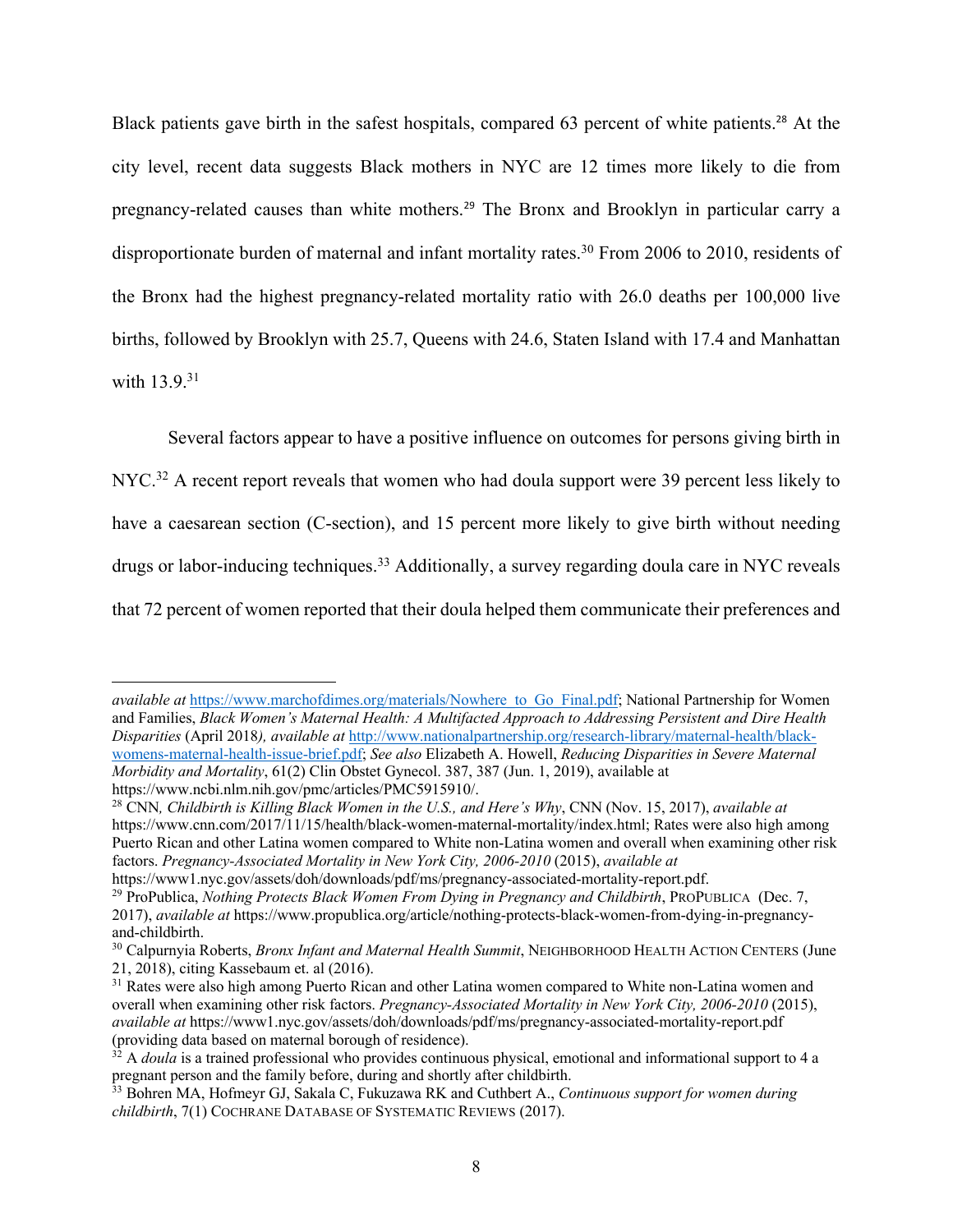needs, while 80 percent of those surveyed reported that their doula helped them feel more empowered.<sup>34</sup> Furthermore, 83 percent of the surveyed women reported that having a doula made their labor and birth experience "much better" than if they had not used a doula, and it made them more relaxed before, during, and after birth.<sup>35</sup> However, 88 percent of this cohort reported that cost was an issue when opting to work with a doula.<sup>36</sup>

# **III. COVID-19 AND MATERNAL HEALTH, MORTALITY, AND MORBIDITY**

Since the COVID-19 outbreak began, healthcare organizations and experts have been addressing its potential effects on maternal health, mortality and morbidity. For example, in June, the Centers for Disease Control and Prevention (CDC) recommended that pregnant women and their families take preventive measures to reduce their risk of contracting COVID-19, as pregnant women were significantly more likely to be hospitalized, admitted to the intensive care unit, and receive mechanical ventilation than non-pregnant women.<sup>37</sup> In November, the CDC reported in a Morbidity and Mortality Weekly Report that pregnant women are also at increased risk of death compared to non-pregnant women.<sup>38</sup> Black women die at a rate three times higher than white women as a result of childbirth and recent data from the CDC demonstrates that COVID-19 mortality rates are substantially higher among Black, Latinx, and Native American people than

<sup>36</sup> *Id*. The average fee for doula services in NYC is \$1200, which includes one prenatal visit, labor support, and a postpartum follow up visit. However, fees can range from \$150 to \$2800 per birth depending on experience. <sup>37</sup> Sascha Ellington, et al., *Characteristics of Women of Reproductive Age with Laboratory-Confirmed*

https://www.cdc.gov/mmwr/volumes/69/wr/mm6944e3.htm?s\_cid=mm6944e3\_w.

<sup>34</sup> "Doula Care in New York City: Advancing the Goals of the Affordable Care Act." *Choices in Childbirth*, 28 Oct. 2014, https://choicesinchildbirth.org/wp-content/uploads/2014/10/Doula-Report-10.28.14.pdf. 35 *Id.*

*SARS-CoV-2 Infection by Pregnancy Status — United States, January 22–June 7, 2020*, Morbidity and Mortality Weekly Report, Jun. 26, 2020, https://www.cdc.gov/mmwr/volumes/69/wr/mm6925a1.htm?s\_cid=mm6925a1\_w. <sup>38</sup> Laura D. Zambrano, et al., *Update: Characteristics of Symptomatic Women of Reproductive Age with Laboratory-Confirmed SARS-CoV-2 Infection by Pregnancy Status — United States, January 22–October 3, 2020*, Morbidity and Mortality Weekly Report, Nov. 2, 2020,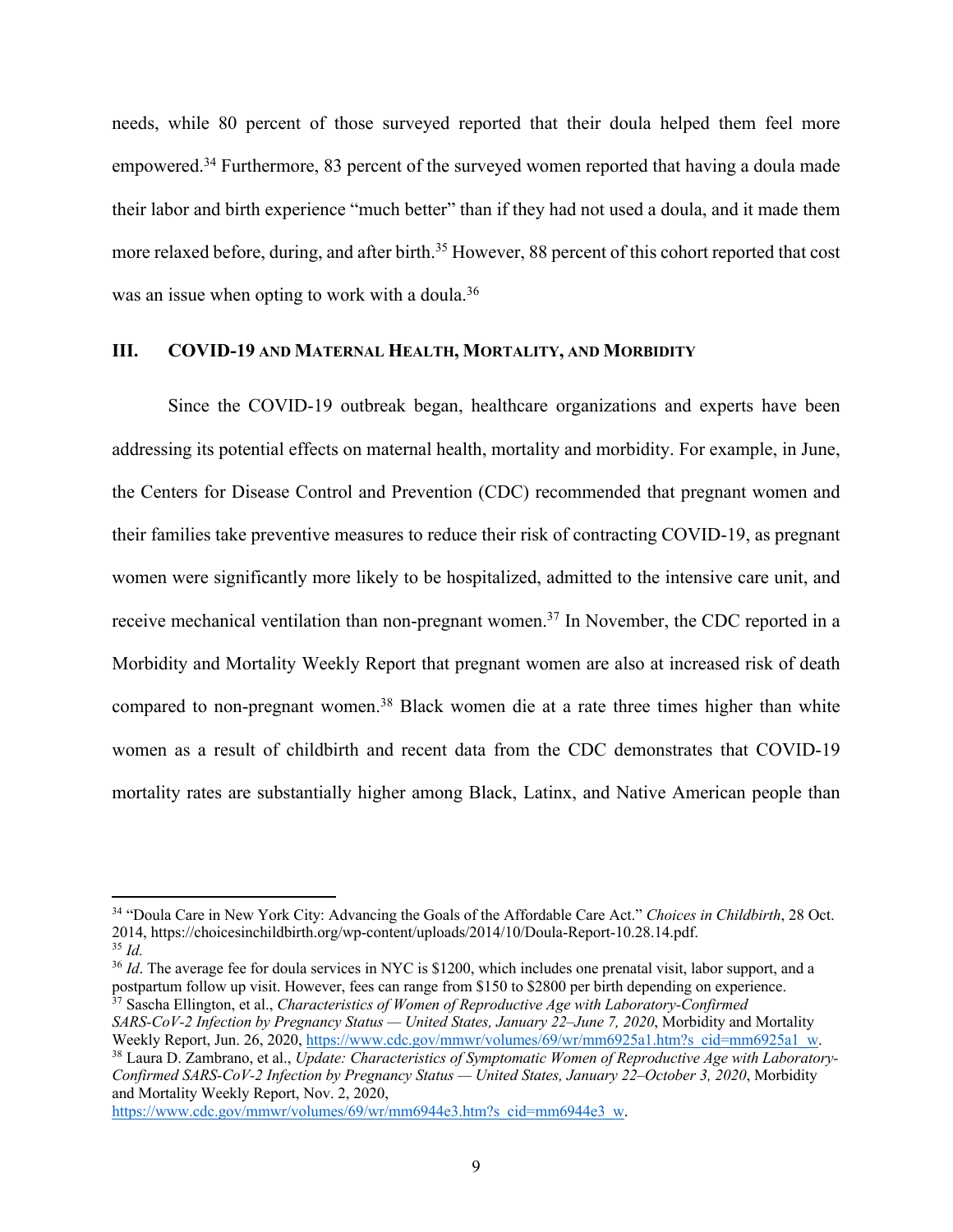among white or Asian people.<sup>39</sup> The CDC study also suggested that pregnant women who are Hispanic or Black might be disproportionately affected by SARS-CoV-2 infection during pregnancy.40

According to Ana Langer of Harvard T.H. Chan School of Public Health, even before the pandemic, Black women in the U.S. overall had a maternal mortality rate between 2.4 and 3 times higher than their white counterparts.<sup>41</sup> In New York City, Black women are 8 to 12 times more likely to die.<sup>42</sup> That disparity is driven by socioeconomic factors, such as where people live and work and access to health care.<sup>43</sup> Data has already shown that COVID-19 magnifies existing health disparities, affecting communities of color much more than white communities, so knowing that maternal mortality is higher among Black women suggests that COVID-19 may increase maternal mortality disparities in the U.S.44

Significant shifts in access to healthcare during the pandemic also significantly impacted the ability of Black, Indigenous, and other patients of color to receive adequate healthcare.<sup>45</sup> While on one hand, some patients found that telehealth has been a blessing, allowing them to see doctors without the need to travel or find childcare, many patients stated that telemedicine made it more

<sup>40</sup> Sascha Ellington, et al., *Characteristics of Women of Reproductive Age with Laboratory-Confirmed SARS-CoV-2 Infection by Pregnancy Status — United States, January 22–June 7, 2020*, Morbidity and Mortality Weekly Report, Jun. 26, 2020, https://www.cdc.gov/mmwr/volumes/69/wr/mm6925a1.htm?s\_cid=mm6925a1\_w. <sup>41</sup> Harvard T.H. Chan School of Public Health, *COVID-19 may increase maternal mortality disparities in U.S.*, https://www.hsph.harvard.edu/news/hsph-in-the-news/covid-19-may-increase-maternal-mortality-disparities-in-u-s/ (last accessed Dec. 2, 2020).

<sup>39</sup> American Hospital Association, *COVID-19: Maternal and Child Health During COVID-19*, Jul. 2020, https://www.aha.org/system/files/media/file/2020/05/COVID-19-Maternal-Guidelines\_rev6.pdf.

<sup>&</sup>lt;sup>42</sup> Emily Bobrow, *She Was Pregnant With Twins During Covid. Why Did Only One Survive?*, New York Times, Aug. 9, 2020, https://www.nytimes.com/2020/08/06/nyregion/childbirth-Covid-Black-mothers.html.

<sup>&</sup>lt;sup>43</sup> Harvard T.H. Chan School of Public Health, *COVID-19 may increase maternal mortality disparities in U.S.*, https://www.hsph.harvard.edu/news/hsph-in-the-news/covid-19-may-increase-maternal-mortality-disparities-in-u-s/ (last accessed Dec. 2, 2020).

 $44$  *Id.* 

<sup>45</sup> Anna North, *America is failing Black moms during the pandemic*, Vox, Aug. 10, 2020, https://www.vox.com/2020/8/10/21336312/covid-19-pregnancy-birth-black-maternal-mortality.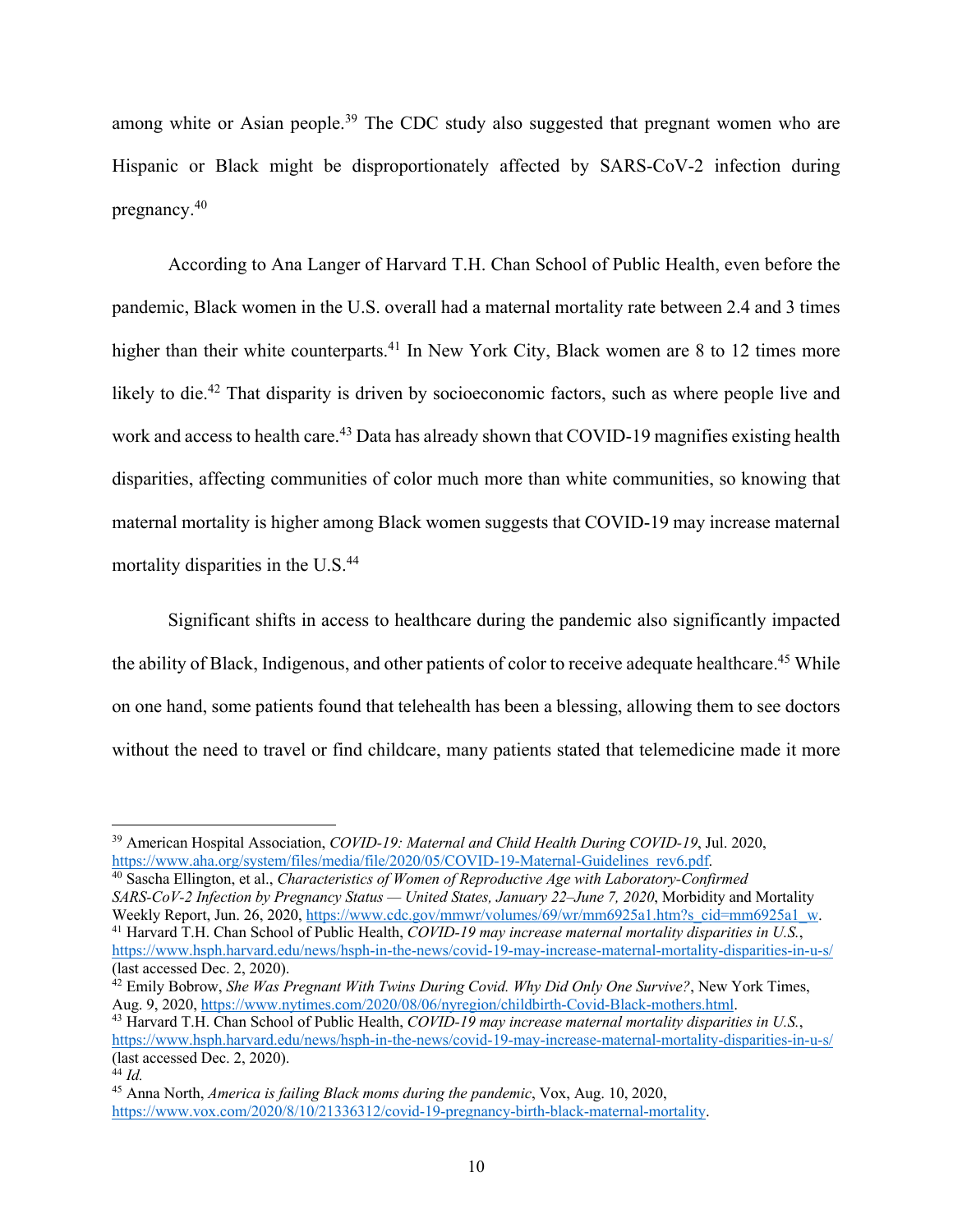difficult to convince providers that they needed to be seen in person, even when they had serious conditions. <sup>46</sup> Furthermore, some patients—especially low-income people and those living in rural areas or on reservations—cannot access telehealth at all because of a lack of internet access or appropriate devices.<sup>47</sup> The pandemic is also exacerbating other inequities Black birthing people face, including the difficulty of even finding a doctor to treat them, as decades of redlining have left cities and towns segregated across America, with communities of color not receiving the same investment as majority-white, suburban neighborhoods.<sup>48</sup> There is also a significant lack of prenatal care in certain areas, which is associated with an increased risk of maternal mortality and morbidity.<sup>49</sup> Moreover, as many pregnancy-related deaths happen in the postpartum period, postpartum follow-up, which was already spotty before the pandemic began, became almost nonexistent.50 For example, because of the pandemic, mothers are being discharged so quickly that they do not have proper information about how to care for their wounds, or how to breastfeed properly, and many mothers are showing signs of anxiety and depression as they are experiencing social isolation.<sup>51</sup>

The pandemic has also introduced a new risk factor for pregnant patients: isolation.<sup>52</sup> Several studies have shown that having a doula or other support person during birth can improve outcomes for birthing people and their babies, and doulas are especially important for Black patients and others who experience discrimination during birth.<sup>53</sup> At the beginning of the COVID-

<sup>51</sup> Emily Bobrow, *She Was Pregnant With Twins During Covid. Why Did Only One Survive?*, New York Times, Aug. 9, 2020, https://www.nytimes.com/2020/08/06/nyregion/childbirth-Covid-Black-mothers.html.<br><sup>52</sup> Anna North, *America is failing Black moms during the pandemic*, Vox, Aug. 10, 2020, <sup>52</sup> Anna North, *America is failing Black moms during the pandemic*, Vox, Aug. 10, 2020, https://www.vox.com/2020/8/10/21336312/covid-19-pregnancy-birth-black-maternal-mortality. <sup>53</sup> *Id.*

<sup>46</sup> *Id.*

<sup>47</sup> *Id.*

<sup>48</sup> *Id.*

<sup>49</sup> *Id.*

<sup>50</sup> *Id.*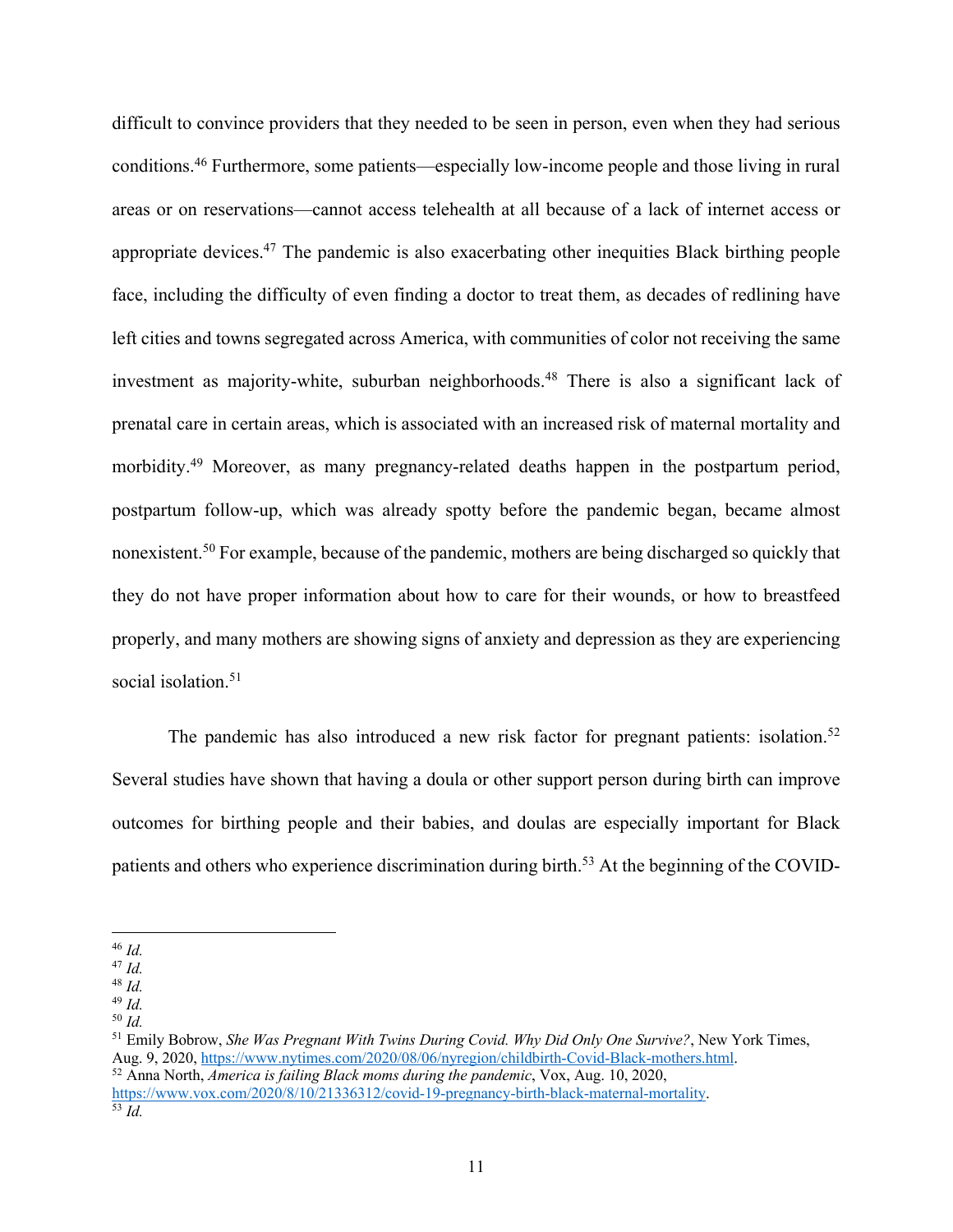19 pandemic in the U.S., however, many hospitals instituted limits on the number of people who could accompany pregnant people into the delivery room, forcing patients to choose between a partner and a doula.<sup>54</sup> In fact, two major systems in New York City—New York-Presbyterian and Mount Sinai—banned support people from delivery rooms, forcing women to be alone while giving birth.55 The limits on visitors were intended to conserve personal protective equipment and slow the spread of COVID-19, but when implementing them, hospitals did not consider the disproportionate impact that they could have on Black patients.<sup>56</sup> While some of these policies have been reversed, many hospitals still only allow one support person.<sup>57</sup> In New York, however, Governor Andrew Cuomo convened a task force of multidisciplinary experts to address the effect of COVID-19 on pregnancy and examine the best approaches to provide mothers with safe alternatives to hospitalization, when appropriate.<sup>58</sup> The COVID-19 Maternity Task Force's recommendations included testing all pregnant women for the virus and designated doulas as an essential member of the care team, among other suggestions.<sup>59</sup> On April 29, 2020, Governor Cuomo issued an executive order recognizing doulas as essential members of the delivery team, which allows them to be present to support the mother and her family member during labor and delivery.60

<sup>54</sup> *Id.*

<sup>55</sup> Katie Van Syckle & Christina Caron, '*Women Will Not Be Forced to Be Alone When They Are Giving Birth'*, New York Times, Mar. 28, 2020, https://www.nytimes.com/2020/03/28/parenting/nyc-coronavirus-hospitalsvisitors-labor.html. 56 Anna North, *America is failing Black moms during the pandemic*, Vox, Aug. 10, 2020,

https://www.vox.com/2020/8/10/21336312/covid-19-pregnancy-birth-black-maternal-mortality. <sup>57</sup> *Id.*

<sup>58</sup> American Hospital Association, *COVID-19: Maternal and Child Health During COVID-19*, Jul. 2020, https://www.aha.org/system/files/media/file/2020/05/COVID-19-Maternal-Guidelines\_rev6.pdf. 59 *Id.*

<sup>&</sup>lt;sup>60</sup> New York State Executive Order No. 202.25: Continuing Temporary Suspension and Modification of Laws Relating to the Disaster Emergency.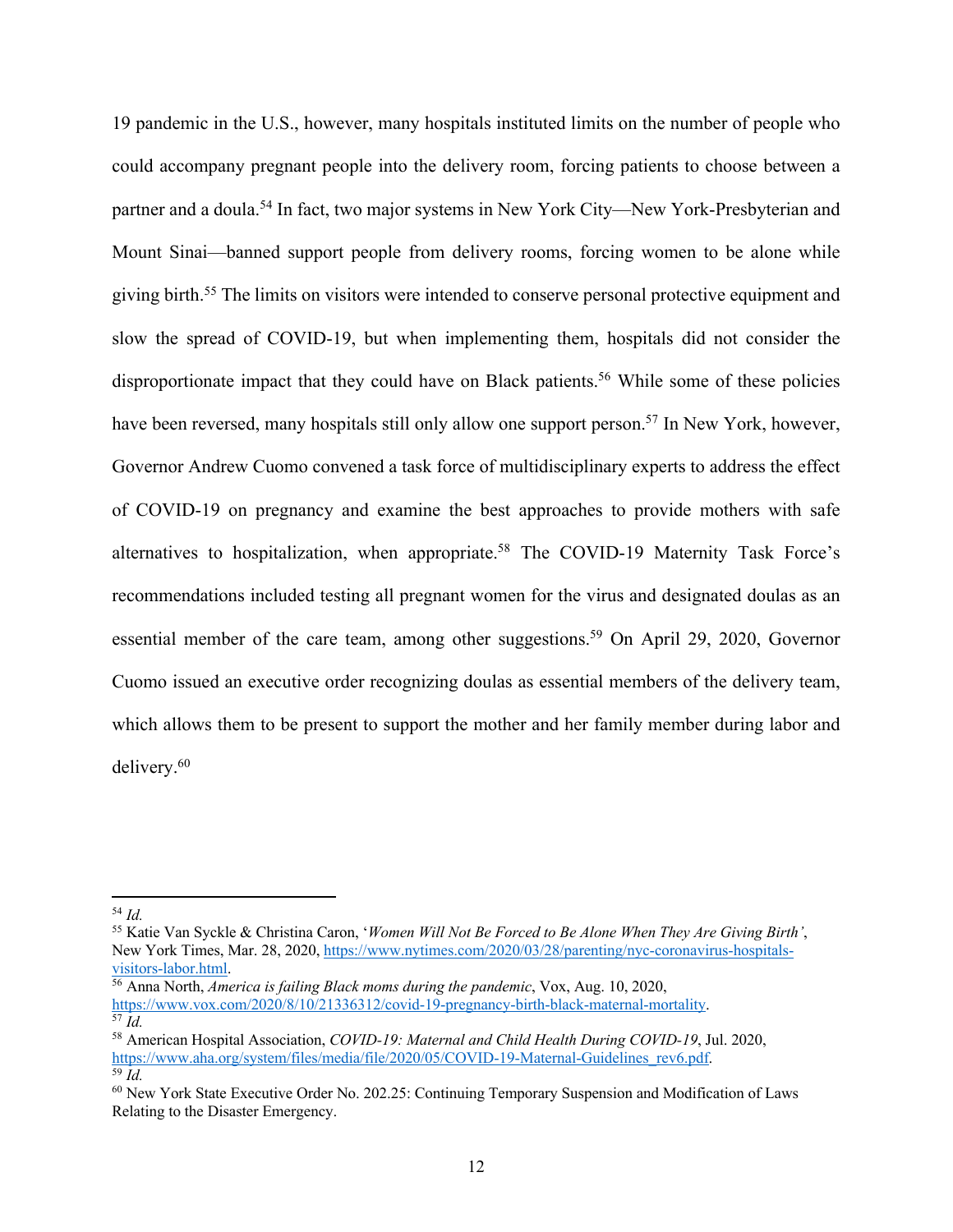Director of Merck for Mothers and physician Mary-Ann Etiebet stated that the hospitals that were most overwhelmed by the pandemic were the same hospitals that Black and brown women in New York City were predominantly giving birth in.<sup>61</sup> However, despite these inequities, the state's budget bill, signed by Gov. Andrew M. Cuomo in April, includes \$138 million in Medicaid cuts to the city's public hospitals, which mostly serve Black and Latino residents.<sup>62</sup>

Tragically, New York City experienced several maternal deaths in hospitals since the onset of the COVID-19 pandemic. Amber Isaac, a 26-year-old Black woman, died on April 21, 2020, shortly after delivering her son, Elias, at Montefiore Medical Center in The Bronx.<sup>63</sup> According to reports, Ms. Isaac studied the disproportionate impact of maternal mortality on Black women throughout her pregnancy, and shortly before her death, she tweeted, "Can't wait to write a tell all about my experience during my last two trimesters dealing with incompetent doctors at Montefiore."64 Shaasia Washington, also a 26-year-old Black woman, died on July 3, 2020, during childbirth at Woodhull hospital, an H+H facility in Brooklyn.<sup>65</sup> According to some reports, Shaasia died while being given an epidural.<sup>66</sup> Hendel Lezer, a 33-year-old orthodox Jewish woman, died on November 19, 2020 in Maimonides Hospital in Brooklyn from complications related to Covid 19, one day after delivering her fifth child.67 According to reports, Mrs. Lezer's family and doctor pled with the hospital to treat her with available COVID-19 treatments, but the hospital objected,

<sup>61</sup> Emily Bobrow, *She Was Pregnant With Twins During Covid. Why Did Only One Survive?*, New York Times, Aug. 9, 2020, https://www.nytimes.com/2020/08/06/nyregion/childbirth-Covid-Black-mothers.html. <sup>62</sup> *Id.*

<sup>63</sup> "A Pregnant Woman Tweeted Concerns About a Bronx Hospital. She Died Days Later," The City, Apr. 27, 2020, available at https://www.thecity.nyc/health/2020/4/27/21247056/a-pregnant-woman-tweeted-concerns-about-abronx-hospital-she-died-days-later. 64 *Id*.

<sup>65</sup> "A 26-year-old woman died during childbirth in a New York City hospital, another loss in a tragic trend affecting women of color," Insider, Jul. 8, 2020, available at https://www.insider.com/black-woman-died-during-childbirthnew-york-hospital-shaasia-washington-2020-7. 66 *Id*.

<sup>67</sup> "Was the Tragic Death of This Young Mother A Result of Bad Hospital Policy?," The Yeshiva World, Dec. 1, 2020, available at https://www.theyeshivaworld.com/news/promotions/1925029/was-the-tragic-death-of-this-youngmother-a-result-of-bad-hospital-policy.html.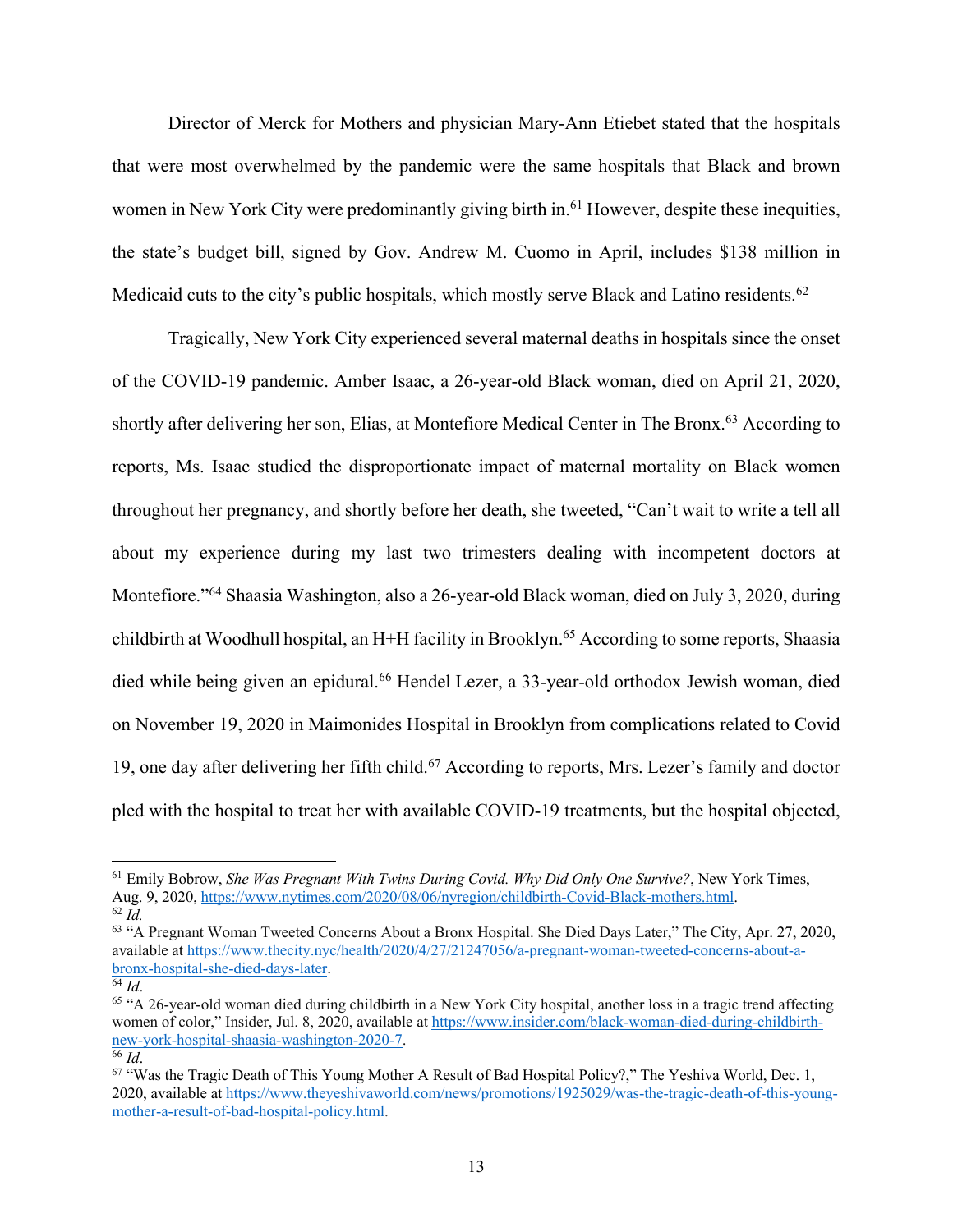citing protocol that only patients who contracted the virus less than a week ago could receive the treatment.68

## **IV. RESPONSE**

## A. *New York City and State Response*

There have been a number of government initiatives addressing maternal mortality and morbidity over the past decade. For example, in March 2017, the NYC Council passed the Maternal Mortality Reporting Law, or Local Law 55 of 2017, which requires DOHMH to issue an annual report on maternal mortality, tracking statistics in four areas. <sup>69</sup> The Council then passed Local Law 188 of 2018, which expanded upon these required reporting criteria.<sup>70</sup> In December 2017, DOHMH formally launched a city-specific Maternal Mortality and Morbidity Committee (M3-RC, M3RC, or "the Panel"), composed of up to 45 members, including doctors, nurses, the doula community, researchers, first responders, and experts from various facilities and community based organizations.71 The M3RC meets every two to three months to conduct a multidisciplinary expert review of every maternal death in the City from both a clinical and a social determinants of health perspective.<sup>72</sup> Additionally, DOHMH and the Fund for Public Health in New York City (FPHNYC) have received two grants from Merck for Mothers to implement severe maternal

<sup>69</sup> Local Law 55 of 2017 *available at*

<sup>70</sup> Local Law 188 of 2018 *available at*

<sup>68</sup> *Id*.

http://legistar.council.nyc.gov/LegislationDetail.aspx?ID=2709929&GUID=32D3EE5A-6F06-479D-BA51- F64D29EBAF6B&Options=ID|Text|&Search=55

https://legistar.council.nyc.gov/LegislationDetail.aspx?ID=3498546&GUID=87504419-6255-4349-B173-<br>F4A9FA5009FE&Options=ID|Text|&Search=188.

<sup>&</sup>lt;sup>71</sup> Robin Fields, *New York City Launches Committee to Review Maternal Deaths*, PROPUBLICA, Nov. 15, 2017, *available at* https://www.propublica.org/article/new-york-city-launches-committee-to-review-maternal-deaths; *See also* Local Law 188 of 2018 *available at*

https://legistar.council.nyc.gov/LegislationDetail.aspx?ID=3498546&GUID=87504419-6255-4349-B173-<br>F4A9FA5009FE&Options=ID|Text|&Search=188 (codifying the M3RC).

 $\frac{1}{72}$  Sophie Wheelock, et. al., *Complications of Childbirth: Racial & Ethnic Disparities in Severe Maternal Morbidity in New York State*, The New York State Health Foundation, August 2020, available at https://nyshealthfoundation.org/wp-content/uploads/2020/08/severe-maternal-morbidity.pdf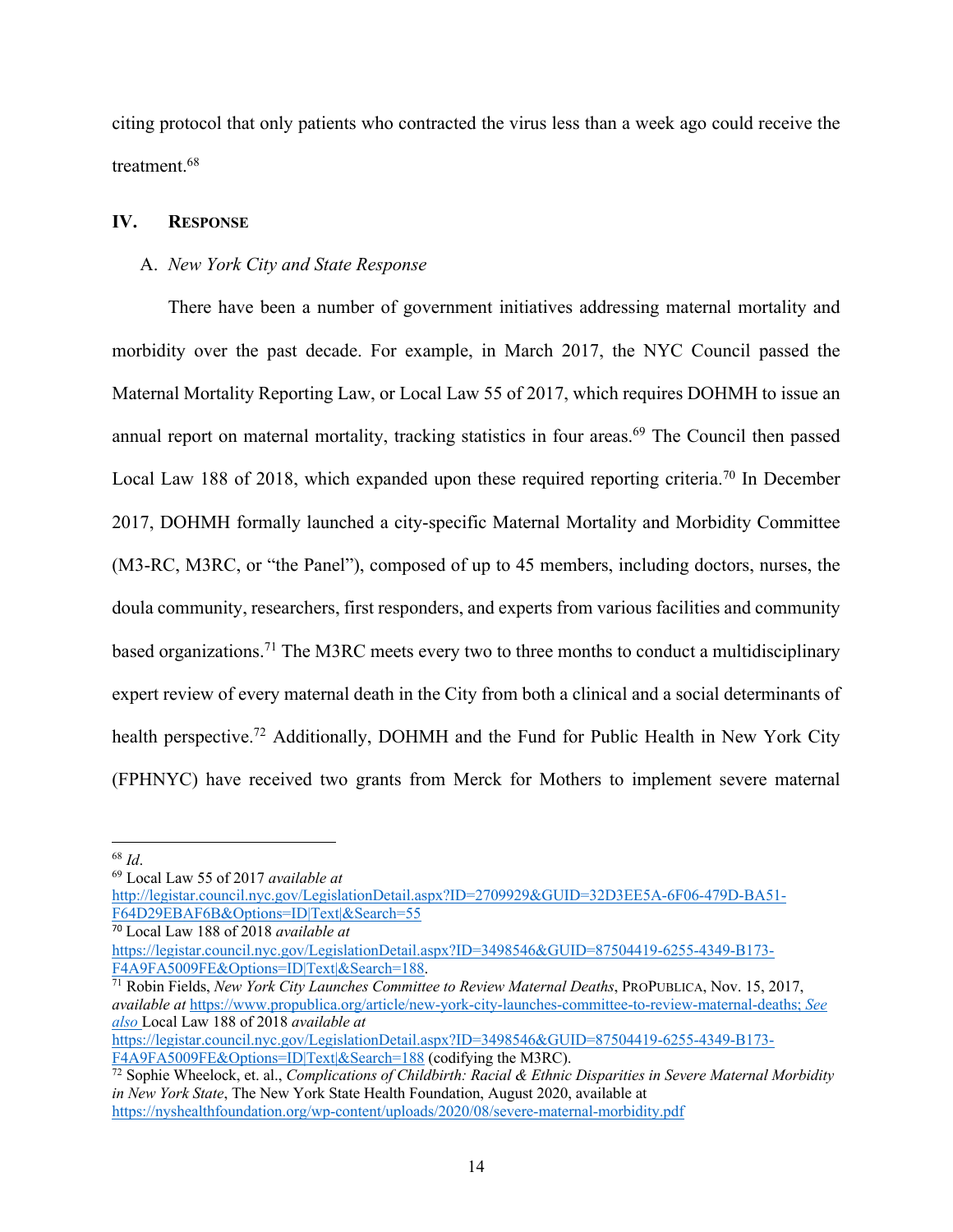morbidity projects, with the first resulting in the implementation of the first citywide severe maternal morbidity surveillance system and the second in the launch of the "Reducing Inequities and Disparities in Preventable Severe Maternal Morbidity in New York City Project."73 DOHMH has released reports about instances of severe maternal morbidity in New York City, with the latest released in 2016.74

In 2018, H+H partnered with DOHMH and the Mayor's Office to begin implementing a comprehensive maternal care program with the focus of identifying and responding to pregnancyrelated morbidity and mortality for women of color, including a maternal medical home and simulation-based programs.<sup>75</sup> Additionally, implicit bias training has occurred within relevant private and public health care facilities across the City.76 In April 2018, DOHMH published the Summary of Vital Statistics 2016 The City of New York: Infant Mortality,<sup>77</sup> part of the maternal associated mortality reports known as Vital Statistics reports,78 which have been issued every five years since 2000.<sup>79</sup> The NYC Council has held hearings about or related to maternal health outcomes, including mortality and morbidity, in June 2018, September 2019, and January 2020.<sup>80</sup>

<sup>73</sup> Sophie Wheelock, et. al., *Complications of Childbirth: Racial & Ethnic Disparities in Severe Maternal Morbidity in New York State*, The New York State Health Foundation, August 2020, available at

https://nyshealthfoundation.org/wp-content/uploads/2020/08/severe-maternal-morbidity.pdf

<sup>74</sup> New York City Department of Health and Mental Hygiene, *Severe Maternal Morbidity in New York City, 2008- 2012*, 2016, available at https://www1.nyc.gov/assets/doh/downloads/pdf/data/maternal-morbidity-report-08-12.pdf

<sup>75</sup> Testimony from Dr. Mitchell Katz, found at https://legistar.council.nyc.gov/LegislationDetail.aspx?ID=4296306&GUID=75241933-0E50-49C2-A17A-

A9799F4D64EB&Options=&Search= 76 NYC Health + Hospitals, *De Blasio Administration Launches Comprehensive Plan to Reduce Maternal Deaths and Life-Threatening Complications from Childbirth Among Women of Color*, July 20, 2018, available at https://www.nychealthandhospitals.org/pressrelease/comprehensive-plan-takes-maternal-safety-to-the-next-level/ <sup>77</sup> Bureau of Vital Statistics, *Summary of Vital Statistics 2016,* available at

https://www1.nyc.gov/assets/doh/downloads/pdf/vs/2016sum.pdf

<sup>78</sup> https://a816-healthpsi.nyc.gov/epiquery/IMR/index.html; Section 3.1.3 Infant Mortality of the DOHMH *2016- 2018 Community Health Assessment and Community Health Improvement Plan: Take Care New York 2020* also addresses infant mortality (https://www1.nyc.gov/assets/doh/downloads/pdf/tcny/community-health-assessmentplan.pdf).<br><sup>79</sup> See, e.g., https://www1.nyc.gov/assets/doh/downloads/pdf/data/maternal-morbidity-report-08-12.pdf

 $80$  https://legistar.council.nyc.gov/MeetingDetail.aspx?ID=607470&GUID=4EA45927-1CBC-427A-A16D-2011DF7FA371&Options=info|&Search=;

https://legistar.council.nyc.gov/MeetingDetail.aspx?ID=715584&GUID=B80CFE14-2106-4CAA-AD0A-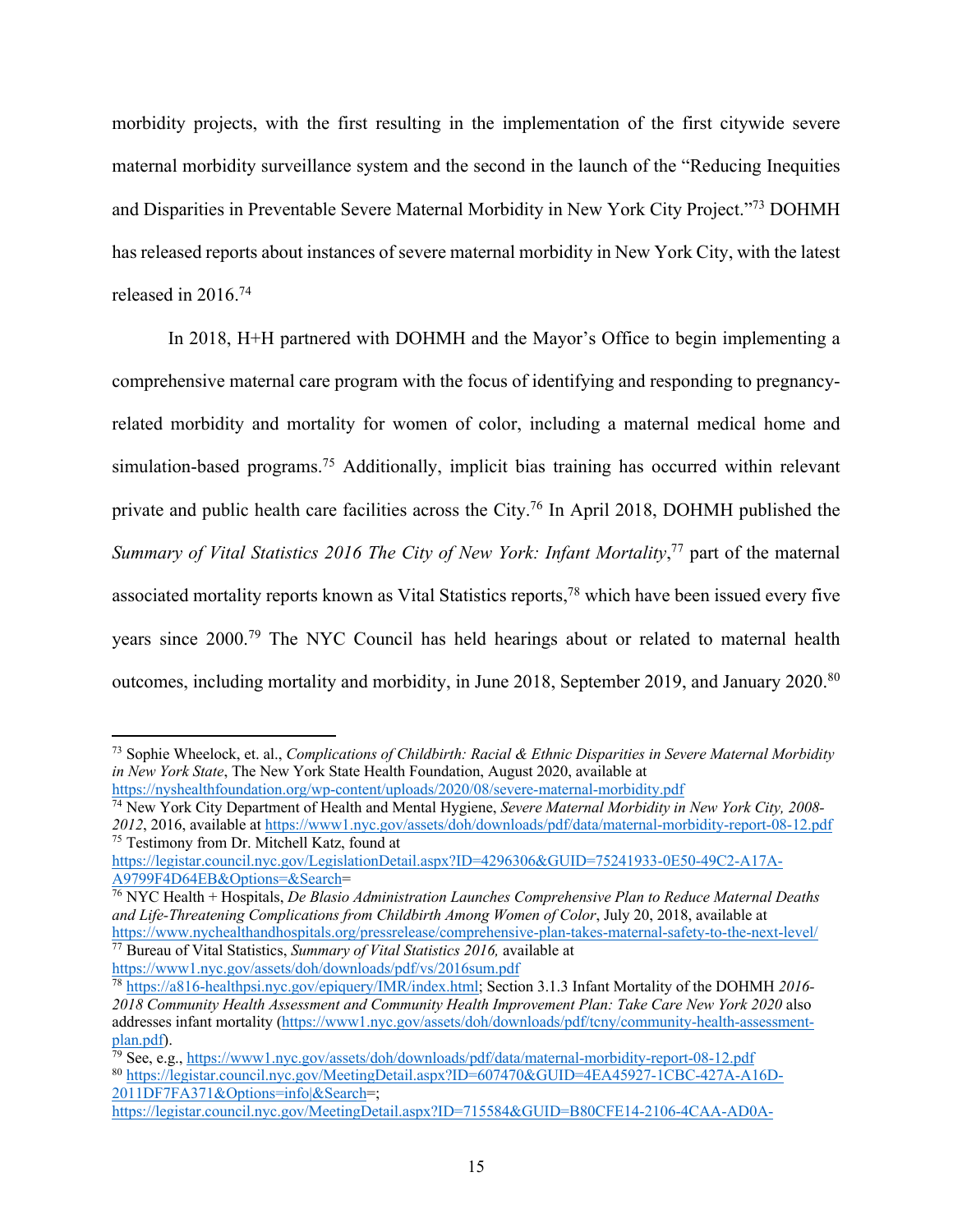The Council also has a long history of using discretionary funding to work towards reducing maternal morbidity. In Fiscal 2002, Council launched the Infant Mortality Reduction Initiative, totaling \$2.5 million. The goal of the initiative was to promote women's health before, during, and after pregnancy and to work in areas in the City with the highest infant mortality rates.81 Starting in Fiscal 2016, the Council began funding the Healthy Women, Healthy Future program initiative, totaling \$300,000, a program that supports an array of doula services.<sup>82</sup> Beginning in Fiscal 2017, the two initiatives were grouped together into the Maternal and Child Health Services Initiative. The Council has continued its commitment to these issues and in Fiscal 2021, the Council has designated \$1.9 million to the Maternal and Child Health Services Initiative which supports 19 organizations across all five boroughs.<sup>83</sup> In Fiscal 2020, this initiative reached more than 5,408 individuals.<sup>84</sup>

Additionally, beginning in Fiscal 2017 the Council funded the Nurse Family Partnership Initiative for \$2 million, which is an evidence-based maternal and early childhood health program that fosters long-term success for first-time mothers, their babies and society.85 The Council has advocated for expansion of funding for the Nurse Family Partnership and in Fiscal 2019, the Council successfully negotiated \$4 million in baseline funding for the program by the

<sup>81</sup> https://council.nyc.gov/budget/wp-content/uploads/sites/54/2015/06/fy2016-skedcf.pdf  $82$  Ibid.

<sup>4</sup>C2E2841C798&Options=info|&Search=;

https://legistar.council.nyc.gov/LegislationDetail.aspx?ID=4296306&GUID=75241933-0E50-49C2-A17A-A9799F4D64EB&Options=&Search=

<sup>83</sup> https://council.nyc.gov/budget/wp-content/uploads/sites/54/2016/05/FY17-Schedule-C.pdf

<sup>84</sup> https://council.nyc.gov/budget/wp-content/uploads/sites/54/2020/06/Fiscal-2021-Schedule-C-Cover-REPORT-Final.pdf

<sup>85</sup> https://council.nyc.gov/budget/wp-content/uploads/sites/54/2016/05/FY17-Schedule-C.pdf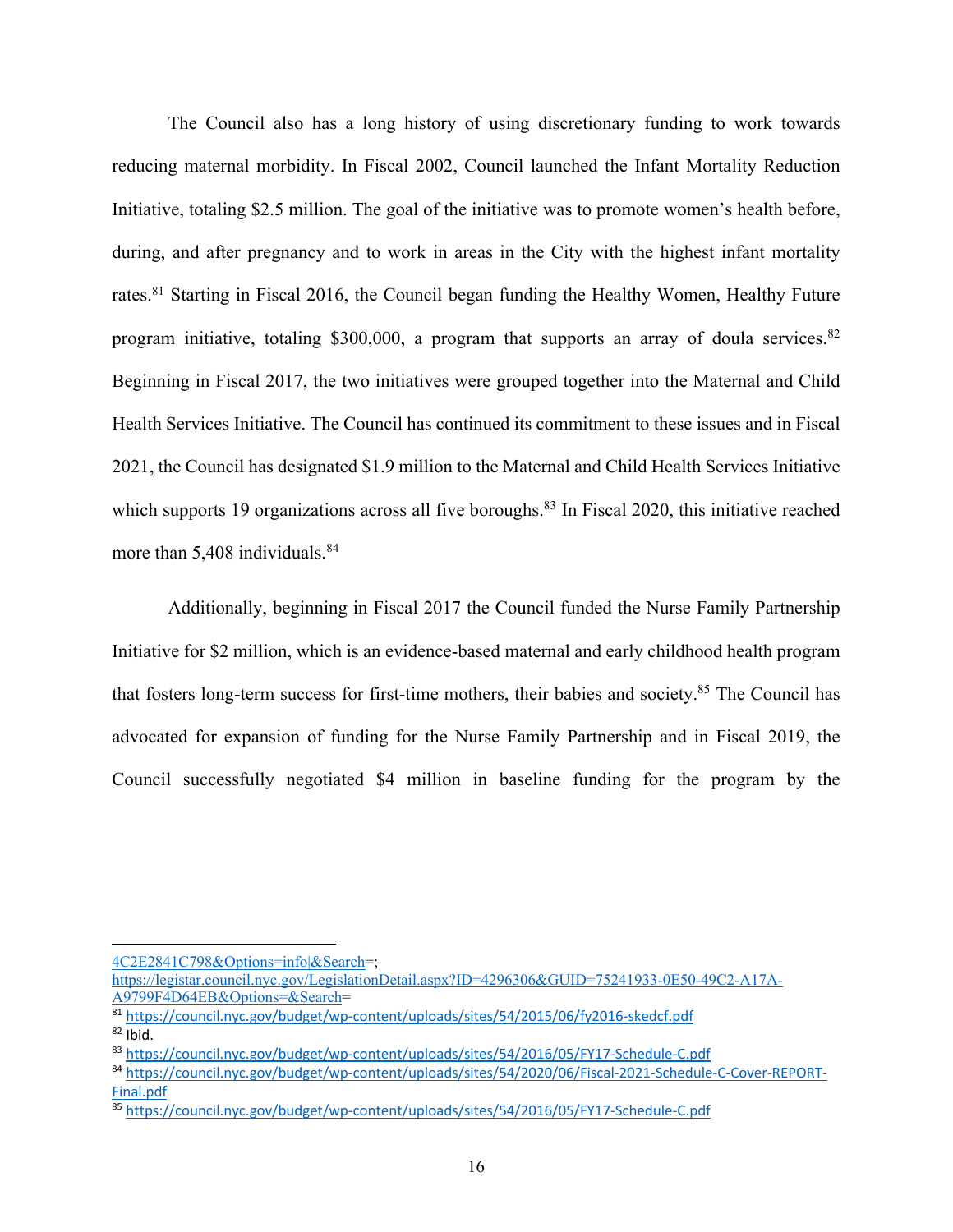Administration.<sup>86</sup> The total budget for Nurse Family Partnership in the Department of Health and Mental Hygiene's budget is \$14 million.<sup>87</sup>

There have also been a number of initiatives taken at the State level. In January 2018, Governor Cuomo announced a proposal to create a State Maternal Mortality Review Board ("Board") to review of each maternal death.<sup>88</sup> The New York State Department of Health (DOH) convenes a Board of diverse experts to conduct a confidential review of each maternal death, determining whether death was preventable, and to identify recommendations.<sup>89</sup> On April 23, 2018, the Governor announced a series of additional new initiatives focused on maternal mortality and disparate racial outcomes, including another taskforce, a pilot to expand Medicaid to cover doula services, a best practices summit, and a call for enhanced training for medical students.<sup>90</sup> The Taskforce on Maternal Mortality and Disparate Racial Outcomes (the Taskforce) met three times between June and December 2018, and members of the Taskforce submitted recommendations to the Governor on ways to reduce racial disparities and preventable maternal

<sup>86</sup> https://council.nyc.gov/budget/wp-content/uploads/sites/54/2018/06/Fiscal-2019-Schedule-C-Final-Report.pdf

<sup>87</sup> New York City Financial Management System

<sup>&</sup>lt;sup>88</sup> Note that both the Maternal Mortality Review board and 2010 Maternal Mortality Review initiative are (confusingly) referred to by the acronym "MMR." https://www.governor.ny.gov/news/governor-cuomo-announcesefforts-combat-maternal-depression-and-prevent-maternal-mortality (The governor directed the Department of Financial Services to require that all health insurance policies include coverage for maternal depression screening and that DOH and Office of Mental Health will launch a strategic awareness campaign to address stigma of maternal depression)

<sup>89</sup> The New York State Taskforce on Maternal Mortality and Disparate Racial Outcomes, *Recommendations to the Governor to Reduce Maternal Mortality and Racial Disparities*, 1, 4 (March 2019), *available at*  https://health.ny.gov/community/adults/women/task\_force\_maternal\_mortality/docs/maternal\_mortality\_report.pdf.

<sup>90</sup> *Governor Cuomo Announces Comprehensive Initiative to Target Maternal Mortality and Reduce Racial Disparities in Outcomes*, April 23, 2018, available at https://www.governor.ny.gov/news/governor-cuomoannounces-comprehensive-initiative-target-maternal-mortality-and-reduce-racial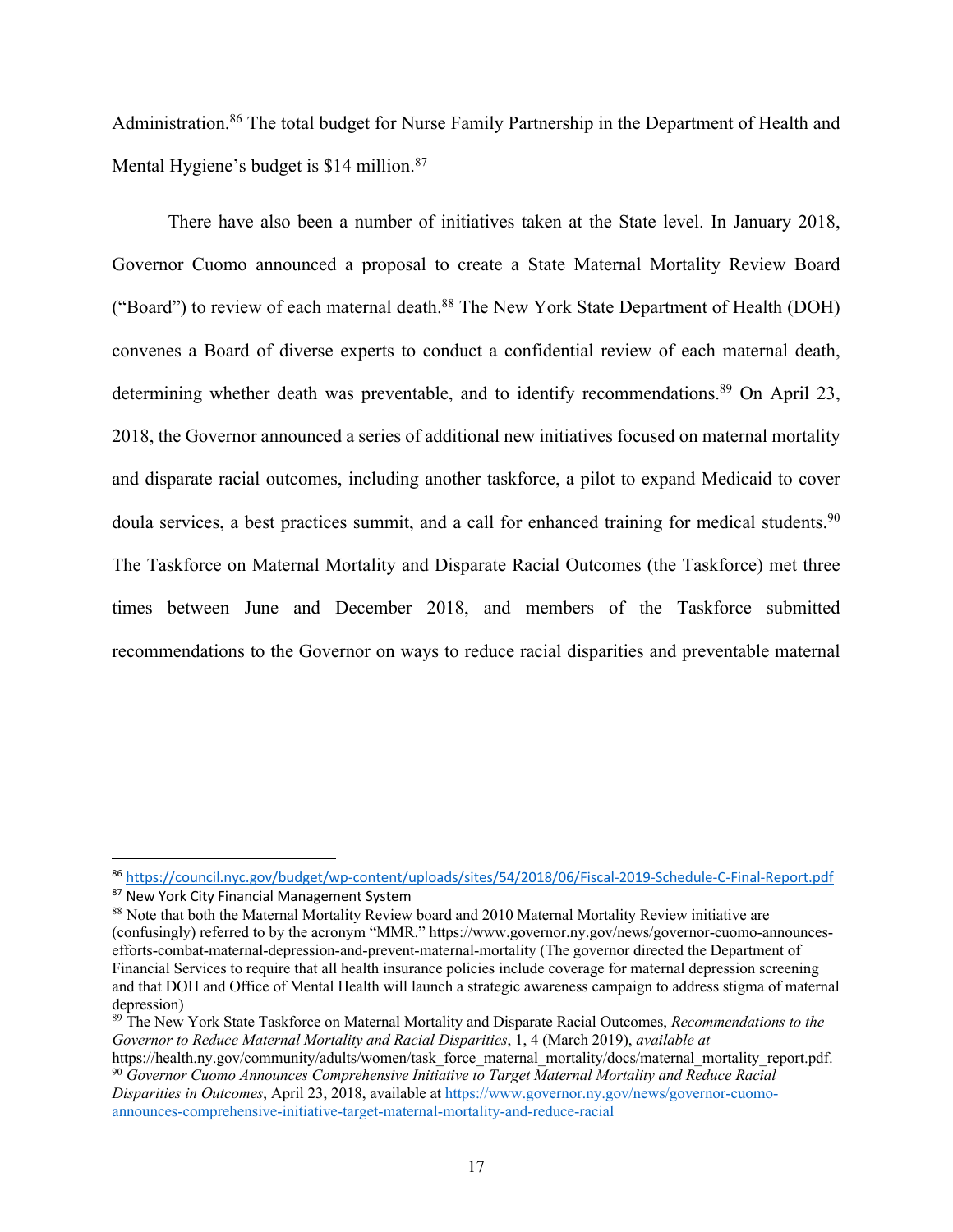mortality and morbidity.<sup>91</sup> The doula pilot faced implementation issues and failed to get off the ground.92

In response to issues arising during the COVID-19 pandemic, the State created a COVID-19 Maternity Task Force.<sup>93</sup> On April 29, 2020, the State announced that the Governor accepted the Task Force's recommendations in full, which included measures to diversify birthing site options and support patient choice; extend the period of time a healthy support person can accompany a mother post-delivery; mandate testing of all pregnant New Yorkers; ensure equity in birthing options; create an educational campaign; and review the impact of COVID-19 on pregnancy and newborns with special emphasis on reducing racial disparities in maternal mortality.<sup>94</sup> Included in the final recommendation was a plan for DOH to host weekly statewide interactive webinars addressing the management of maternity care during the pandemic, as needed, as part of a collaboration with the New York State Perinatal Quality Collaborative in partnership with the American College of Obstetrics and Gynecology District II, including a webinar on obstetrical care and implicit bias within the context of the COVID-19.95

# *B. Medical Community Response and Best Practices*

The medical community has done a great deal to respond to the maternal mortality crisis, including creating organizations, conducting studies, holding panel discussions, task forces, and

<sup>91</sup> *New York State Taskforce on Maternal Mortality and Disparate Racial Outcomes Recommendations to the Governor to Reduce Maternal Mortality and Racial Disparities*, March 2019, available at

https://health.ny.gov/community/adults/women/task\_force\_maternal\_mortality/docs/maternal\_mortality\_report.pdf <sup>92</sup> Denis Slattery, *State yet to deliver on Brooklyn doula pilot program expanding Medicaid coverage*, The Daily News, August 12, 2019, available at https://www.nydailynews.com/news/politics/ny-doula-pilot-program-brooklyndelayed-medicaid-20190812-nze23w6f6re67n6xepn4c3zdm4-story.html

<sup>93</sup> The New York State Taskforce on Maternal Mortality and Disparate Racial Outcomes, *Recommendations to the Governor to Reduce Maternal Mortality and Racial Disparities*, 1, 4 (March 2019), *available at* 

https://health.ny.gov/community/adults/women/task\_force\_maternal\_mortality/docs/maternal\_mortality\_report.pdf. <sup>94</sup> *Secretary to the Governor Melissa DeRosa Issues Report to Governor Cuomo Outlining the COVID-19 Maternity Task Force's Initial Recommendations*, April 29, 2020, available at https://www.governor.ny.gov/news/secretarygovernor-melissa-derosa-issues-report-governor-cuomo-outlining-covid-19-maternity <sup>95</sup> *Id.*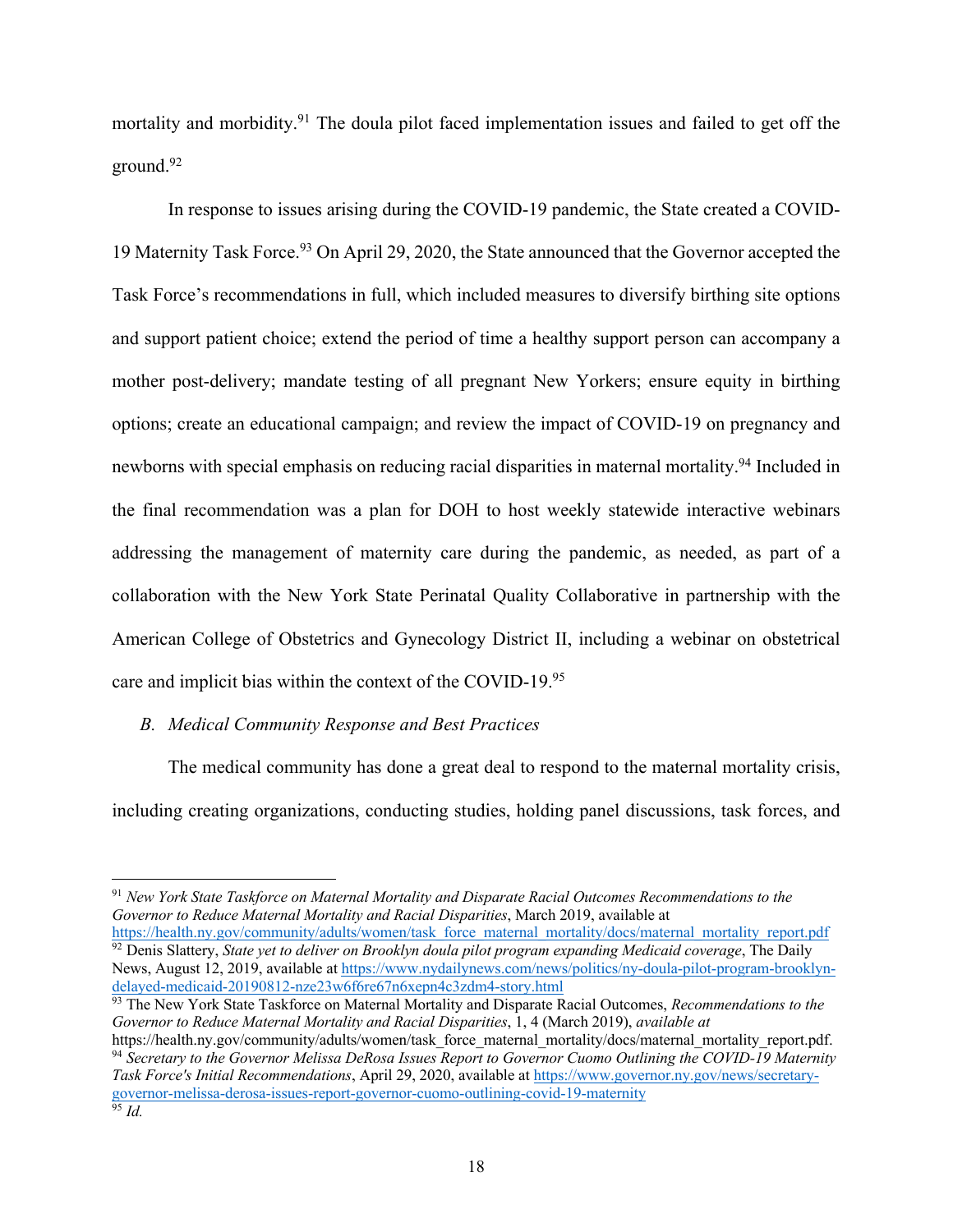seminars, and coming up with best practices and recommendations to improve maternal outcomes<sup>96</sup>. On a national level, the Surgeon General, via the United States Department of Health and Human Services (HHS), issued a list of recommendations for healthcare providers in January 2020, which include $97$ :

- **Collect and evaluate your key maternal safety data** for hypertension, hemorrhage, infections, primary C-section rate and opioid addiction. Every hospital should have a systematic approach to reviewing maternal health complications, acting on the data as appropriate and implementing improvement strategies. It is also important to ensure riskappropriate care is provided to both high- and low-risk patients to decrease unnecessary interventions and improve screening and detection of complications.
- **Examine care disparities in your maternal population**. Break down your data by place, race, ethnicity and other variables appropriate to your organization and community. Analyze the data over a period of years to help identify disparities and opportunities for improvement in areas, including addressing social determinants of health and maternal health, both prior to and after delivery.
- Next, engage mothers and their families as advocates for themselves and **others.** Empower them to be vocal about their care, and ensure that you have strong referral networks and interventions.

97 "Achieving Better Health for Mothers and Babies: Taking Action, Saving Lives," Vice Adm. Jerome M. Adams M.D., M.P.H., Surgeon General of the United States and Jay Bhatt, D.O., Senior Vice President and Chief Medical Officer at the American Hospital Association, HHS, Jan. 29, 2020, available at https://www.hhs.gov/blog/2020/01/29/achieving-better-health-mothers-and-babies.html.

<sup>96</sup> *See* Jim Bozen, *How New York City's Public Health Care System Responded to COVID-19* (May 21, 2020), *available at* https://knowledge.wharton.upenn.edu/article/new-york-citys-public-health-care-system-respondedcovid-19/; *See, e.g.,* Caribbean Women's Health Association, Inc., Presentation: COVID-19 Response/ Services Available (2020).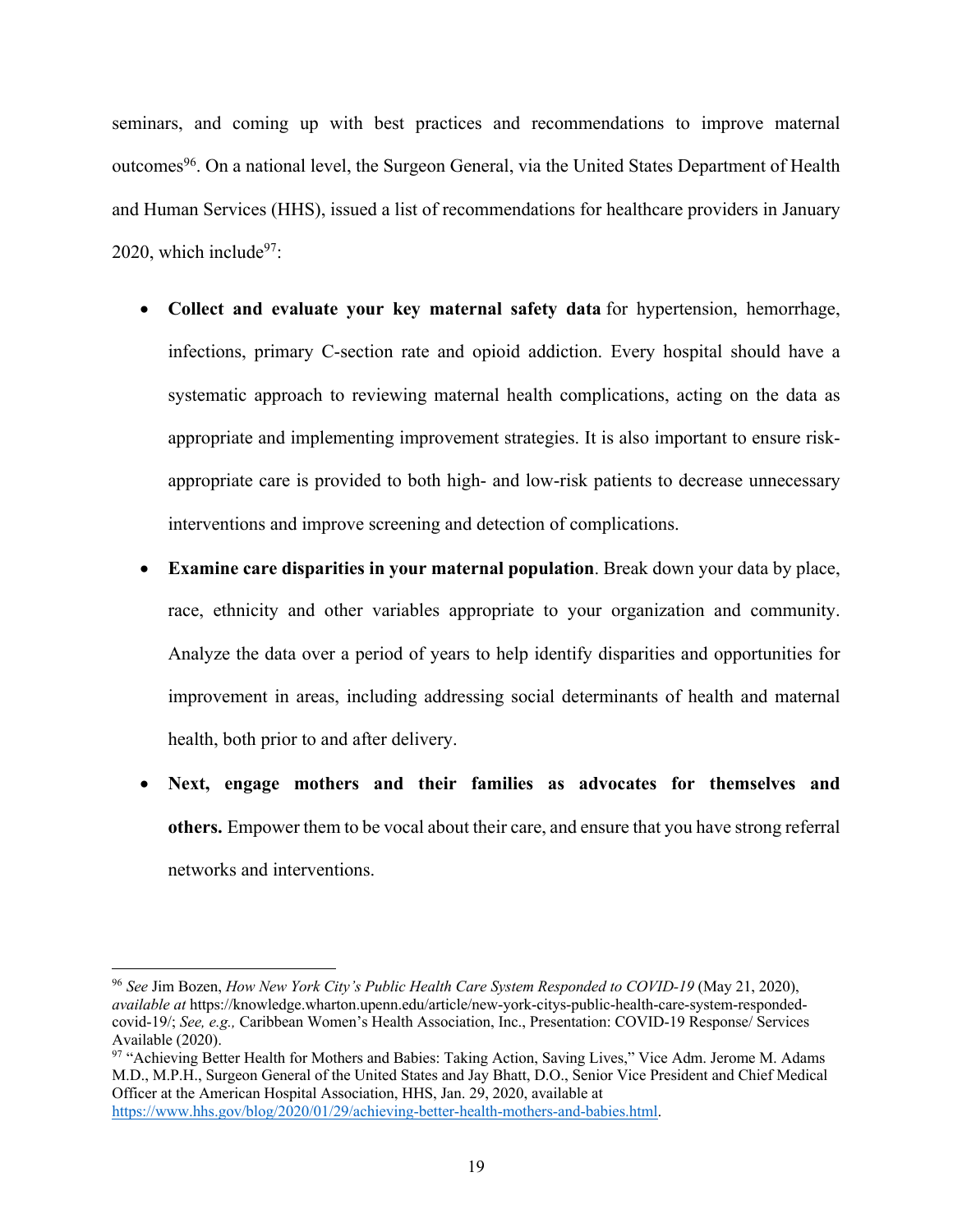• **Partner with clinicians and stakeholders in your community.** Engage healthcare providers, community and tactical partners, and other stakeholders in these efforts so that together we can improve maternal health and the well-being of babies and families.

The American Medical Association (AMA) supports and recommends similar data-based solutions to improve maternal outcomes: <sup>98</sup>

- State and county health departments must develop a maternal mortality surveillance system, identify barriers and develop strategies to implement evidence-based practices to reduce poor obstetric outcomes in racial and ethnic minorities;
- Establishment of government-funded maternal mortality review committees (MMRCs);
- Expanding access to health care and social services for postpartum women;
- Improving data collection;
- Expanding existing federal grant programs dedicated to scaling best practices to improve maternity care;
- Authorizing states to expand coverage through longer post-partum coverage under Medicaid, the Children's Health Insurance Program and the Special Supplemental Nutrition Program for Women, Infants and Children.<sup>99</sup>

On a clinical level, the Society for Maternal Fetal Medicine proposes recommendations to improve clinical care for providers, healthcare systems, and medical systems (see chart below).<sup>100</sup>

<sup>98 &</sup>quot;More new moms are dying in U.S. Here's how to arrest the trend," AMA, Sep. 24, 2020, available at https://www.ama-assn.org/delivering-care/population-care/more-new-moms-are-dying-us-here-s-how-arrest-trend. <sup>99</sup> *Id*.

<sup>100</sup> Joses A. Jain, MD, et al., "SMFM Special Report: Putting the "M" back in MFM: Reducing racial and ethnic disparities in maternal morbidity and mortality: A call to action," Feb. 2018, available at https://www.ajog.org/action/showPdf?pii=S0002-9378%2817%2932374-8.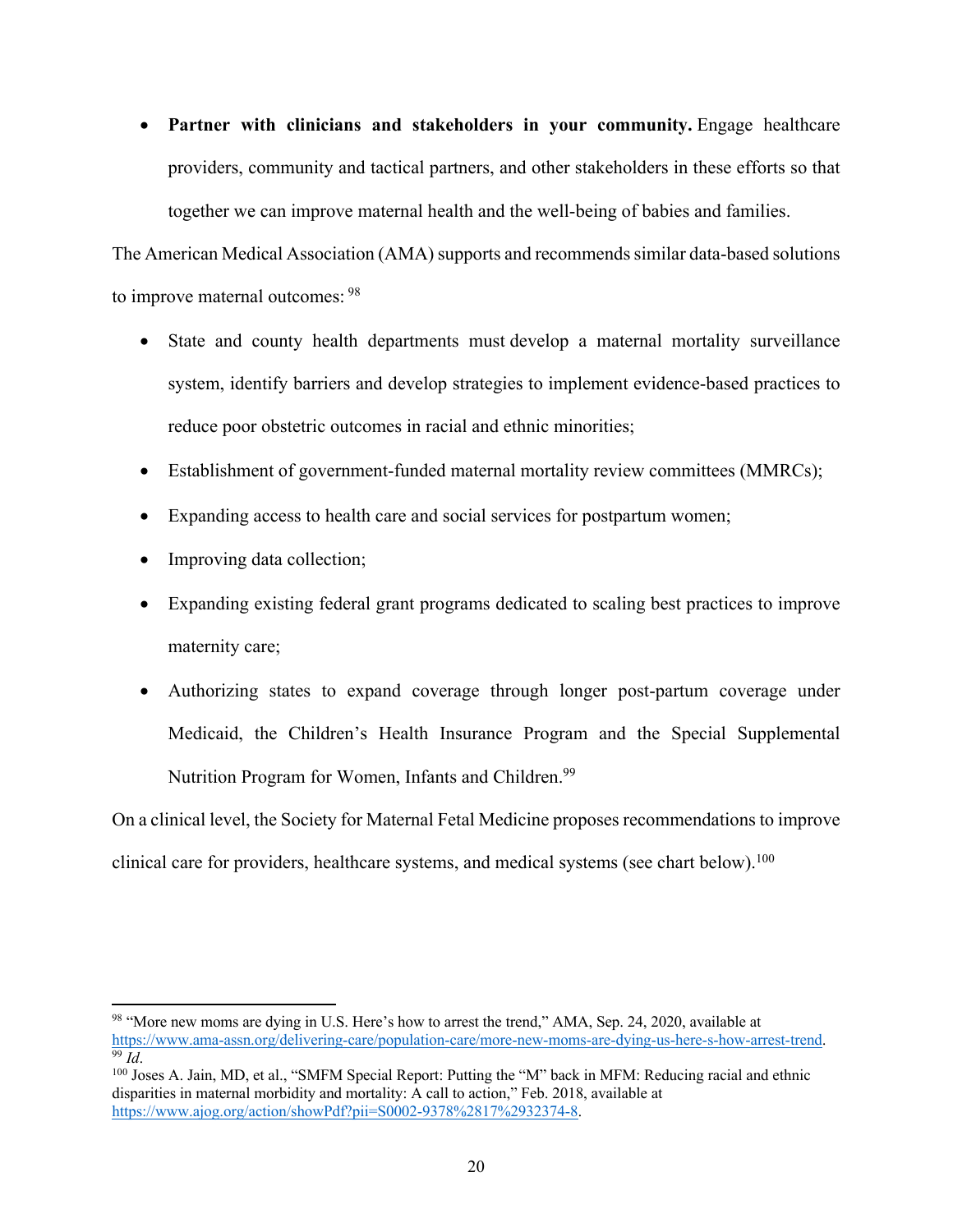| <b>Recommendations</b>                                            | <b>Rationale</b>                                                                                                                                                                                                                        | <b>Description</b>                                                                                                                                                                                                                                                        |
|-------------------------------------------------------------------|-----------------------------------------------------------------------------------------------------------------------------------------------------------------------------------------------------------------------------------------|---------------------------------------------------------------------------------------------------------------------------------------------------------------------------------------------------------------------------------------------------------------------------|
| For providers                                                     |                                                                                                                                                                                                                                         |                                                                                                                                                                                                                                                                           |
| Use available preventive<br>therapies for high-risk<br>women.     | Prevention strategies in high-risk women can lead to an<br>improvement in healthcare costs and care outcomes. <sup>67</sup>                                                                                                             | Prescribe low-dose aspirin to prevent preeclampsia<br>according to US Preventive Services Task Force<br>quidelines.                                                                                                                                                       |
| Assess baseline end-organ<br>damage among high-risk<br>women.     | Black women are more likely to have end-organ<br>damage for any given duration of hypertension. <sup>25</sup>                                                                                                                           | Consider an algorithm for high-risk women who may<br>benefit from a maternal echocardiogram, renal function<br>evaluation, and sleep apnea screening either before or<br>early in pregnancy.                                                                              |
| Follow existing clinical<br>quidelines.                           | Specific societies may have recommendations for the<br>management of medical conditions; only 10-40% of<br>women with hypertension or diabetes mellitus will see a<br>primary care provider within 1 year after delivery. <sup>68</sup> | Follow existing evidence-based guidelines (American<br>Heart Association guidelines for treatment of<br>hypertension; National Institute for Health and Care<br>Excellence guideline key recommendations for a 6- to<br>8-week postpartum consultation). <sup>29,69</sup> |
| For healthcare systems                                            |                                                                                                                                                                                                                                         |                                                                                                                                                                                                                                                                           |
| Provide supportive services<br>that facilitate access to<br>care. | Improved access to care is associated with significant<br>increases in usage, preventive care, healthcare quality,<br>and self-reported health, in addition to reductions in<br>emergency department use. <sup>70</sup>                 | Incorporate standardized, culturally appropriate patient<br>education materials that illustrate the link between<br>pregnancy complications and future health.                                                                                                            |
|                                                                   |                                                                                                                                                                                                                                         | Provide transportation vouchers and translation<br>services.                                                                                                                                                                                                              |
|                                                                   |                                                                                                                                                                                                                                         | Provide remote visits and home visits when possible.<br>Consider using community-based initiatives to enhance<br>prenatal and postnatal care.                                                                                                                             |
| For hospital systems                                              |                                                                                                                                                                                                                                         |                                                                                                                                                                                                                                                                           |
| Improve the quality of the<br>care provided.                      | Black women are more likely to deliver at hospitals that<br>serve a predominately black population and have high<br>rates of morbidity. <sup>26</sup>                                                                                   | Incorporate recommended care bundles that are related<br>specifically to hypertension, venous thromboembolism<br>prevention, and postpartum hemorrhage.                                                                                                                   |
|                                                                   |                                                                                                                                                                                                                                         | Partner with lower resource hospitals to help improve<br>healthcare quality.                                                                                                                                                                                              |
| Implement maternal<br>morbidity and mortality<br>reviews.         | Mortality reviews can help identify areas of substandard<br>care that need improvement. <sup>71</sup>                                                                                                                                   | Undertake a systematic, multidisciplinary review of all<br>cases of death and severe morbidity. <sup>72</sup>                                                                                                                                                             |
|                                                                   |                                                                                                                                                                                                                                         | Establish a mechanism to disseminate knowledge<br>gained from those reviews.                                                                                                                                                                                              |

The American College of Obstetricians and Gynecologists have issued recommendations to specifically address racial and ethnic disparities in obstetrics and gynecology $101$ :

- Raise awareness of health disparities among colleagues, practice staff, and administrators through grand rounds presentations, office staff meetings, and resident and student lectures.
- Recommend and support quality improvement projects that identify and develop initiatives to target specific disparities within local health care systems.

<sup>&</sup>lt;sup>101</sup> "Racial and Ethnic Disparities in Obstetrics and Gynecology," American College of Obstetricians and Gynecologists, Dec. 2015, available at https://www.acog.org/clinical/clinical-guidance/committeeopinion/articles/2015/12/racial-and-ethnic-disparities-in-obstetrics-and-gynecology.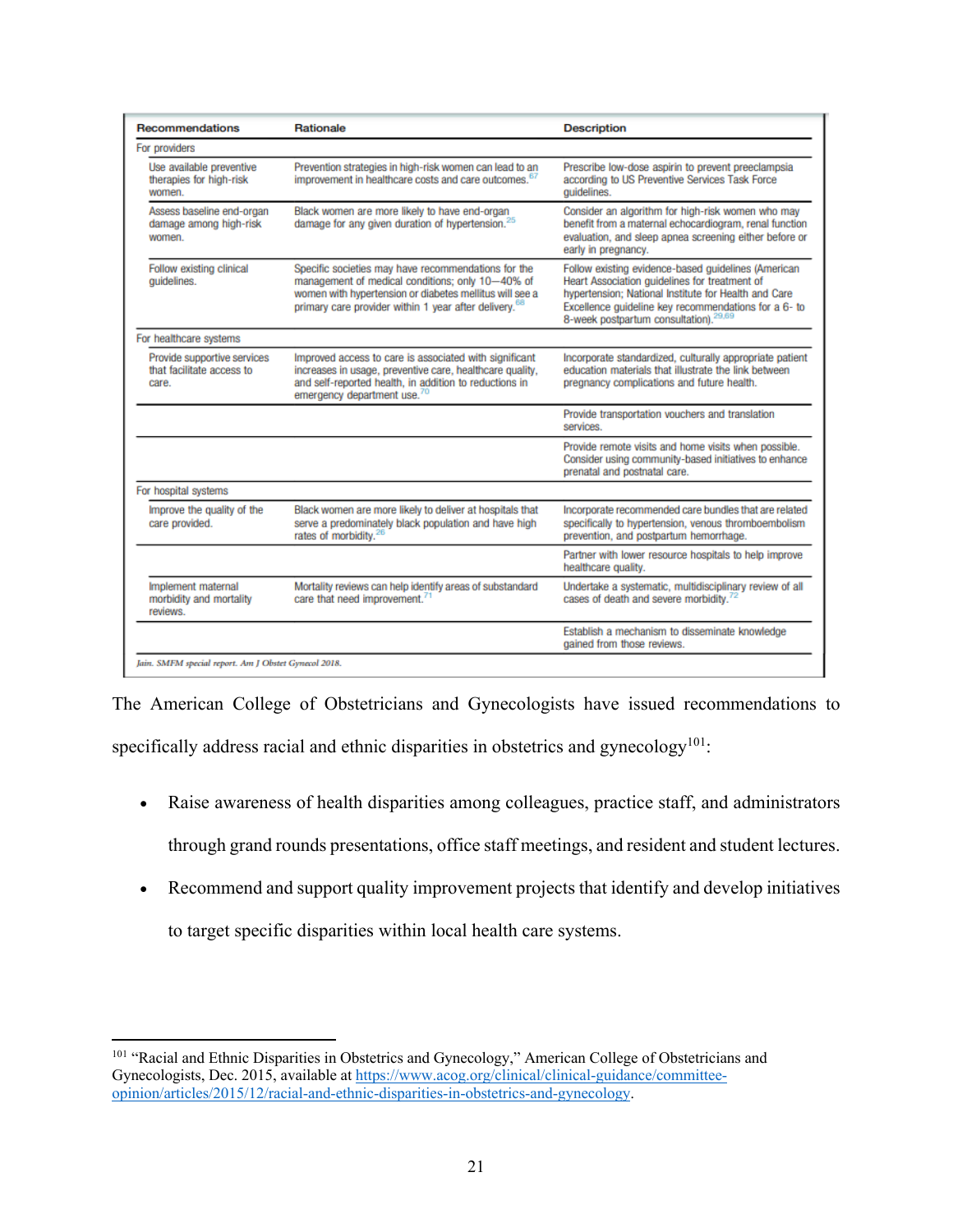- Educate staff and colleagues about community resources for women with limited access to health care.
- Work collaboratively with local public health authorities to address disparities in environmental exposures, health education and literacy, and women's health services and outcomes (e.g., breast and cervical cancer screening, maternal and infant mortality).
- Encourage health system leadership to advocate for local, state, and national policies to improve women's health care and reduce disparities.

In New York City, doctors and the medical community have also worked to address maternal health outcomes outside the formal hospital and healthcare setting. For example, Dr. Taraneh Shirazian, an Obstetrician/Gynecologist at NYU Langone founded the non-profit Saving Mothers, which operates around the world and in New York City in underserved areas using lowcost, high-impact programs for women that aim to decrease death in pregnancy and delivery.<sup>102</sup> This year, Saving Mothers created a program in New York City called "mPOWHER," which teaches community health workers how to identify high-risk patients in the home, how to talk about complications, teach about medical risk in pregnancy, and teach pregnant women how to communicate with their physicians to help ensure their health is prioritized in the health care system.<sup>103</sup>

## **V. CONCLUSION**

The Committees on Women and Gender Equity, Health and Hospitals will seek to followup on the June 27, 2018 hearing, specifically issues relating to maternal mortality and morbidity in NYC, with a particular focus on the experience of birthing people of color and their babies. This

<sup>102</sup> *See*, "This Doctor Is Helping Pregnant NYC Women in the Pandemic With Lessons From Abroad," May 19, 2020, available at https://opmed.doximity.com/articles/this-doctor-is-helping-pregnant-nyc-women-in-thepandemic-with-lessons-from-abroad; *see also*, Saving Mothers, available at https://savingmothers.org/our-vision/. 103 *Id.*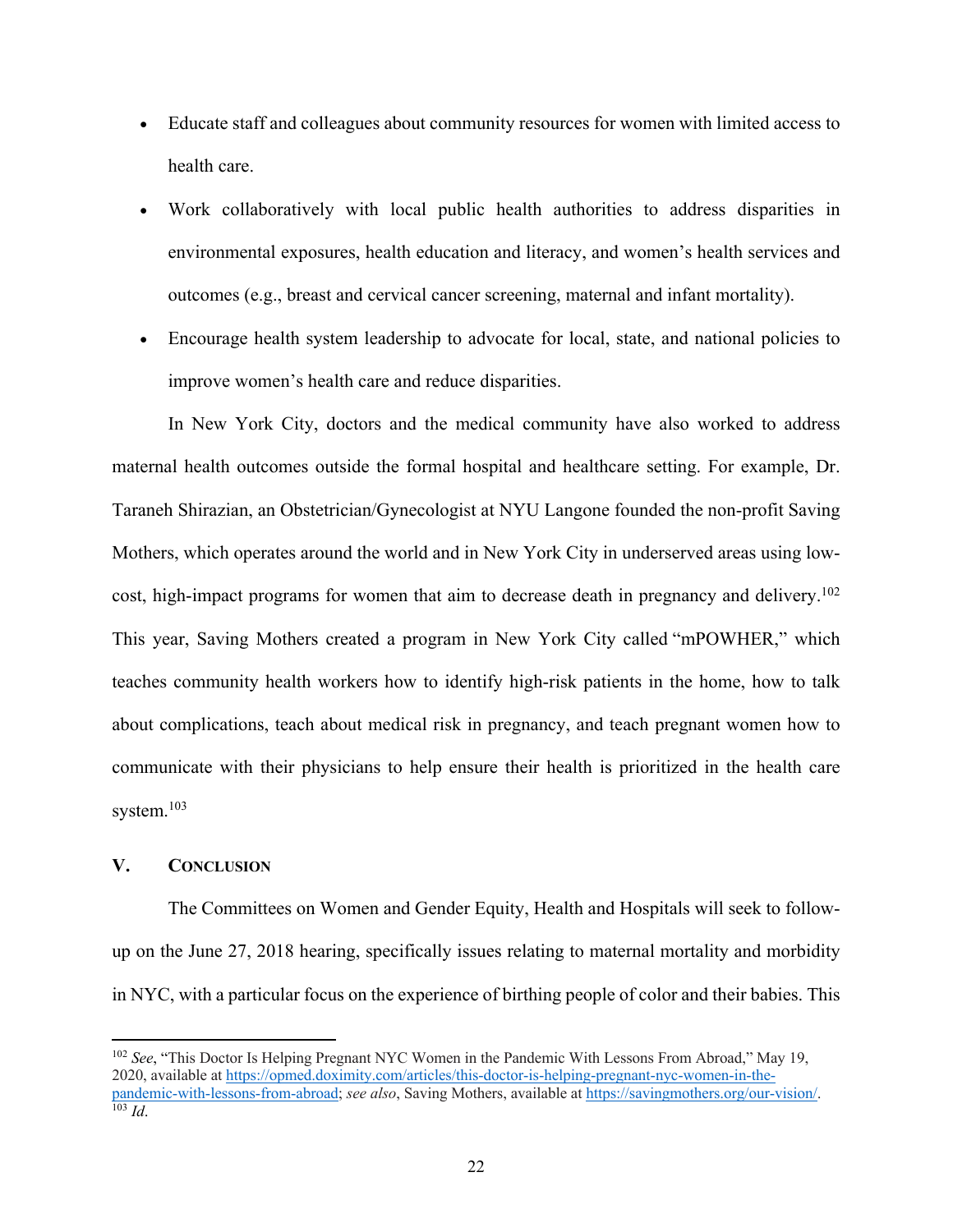will also include an examination of the City's reports on maternal mortality and access to doulas, which were prepared pursuant to Local Laws 187 and 188 of 2018. Moreover, the Committees are interested in how rates of maternal mortality and morbidity have been impacted by the COVID-19 pandemic as well as how the City is working to mitigate any factors that threaten to further exacerbate racial inequities among birthing people of color. The Committees are also interested in learning what steps the City must take to improve outcomes for birthing people of color and their babies. Lastly, the Committees are interested in hearing testimony on Int. No. 2017 and Int. No. 2042.

# **VI. ANALYSIS OF INT. NO. 2017**

Int. No. 2017 would require DOHMH to develop voluntary guidelines for hospital visitation policies in the event of a public health emergency. Such guidelines would be distributed to hospitals in the City, posted on the DOHMH website, and submitted to the Mayor and Speaker of the Council. This legislation would also require DOHMH to develop voluntary guidelines for hospital visitation policies in response to COVID-19 by July 1, 2020.

This legislation would take effect immediately.

## **VII. ANALYSIS OF INT. NO. 2042**

Int. No. 2042 would require DOHMH to post information about licensed midwives, including the services they offer and how to find them, on the DOHMH website.

This legislation would take effect immediately.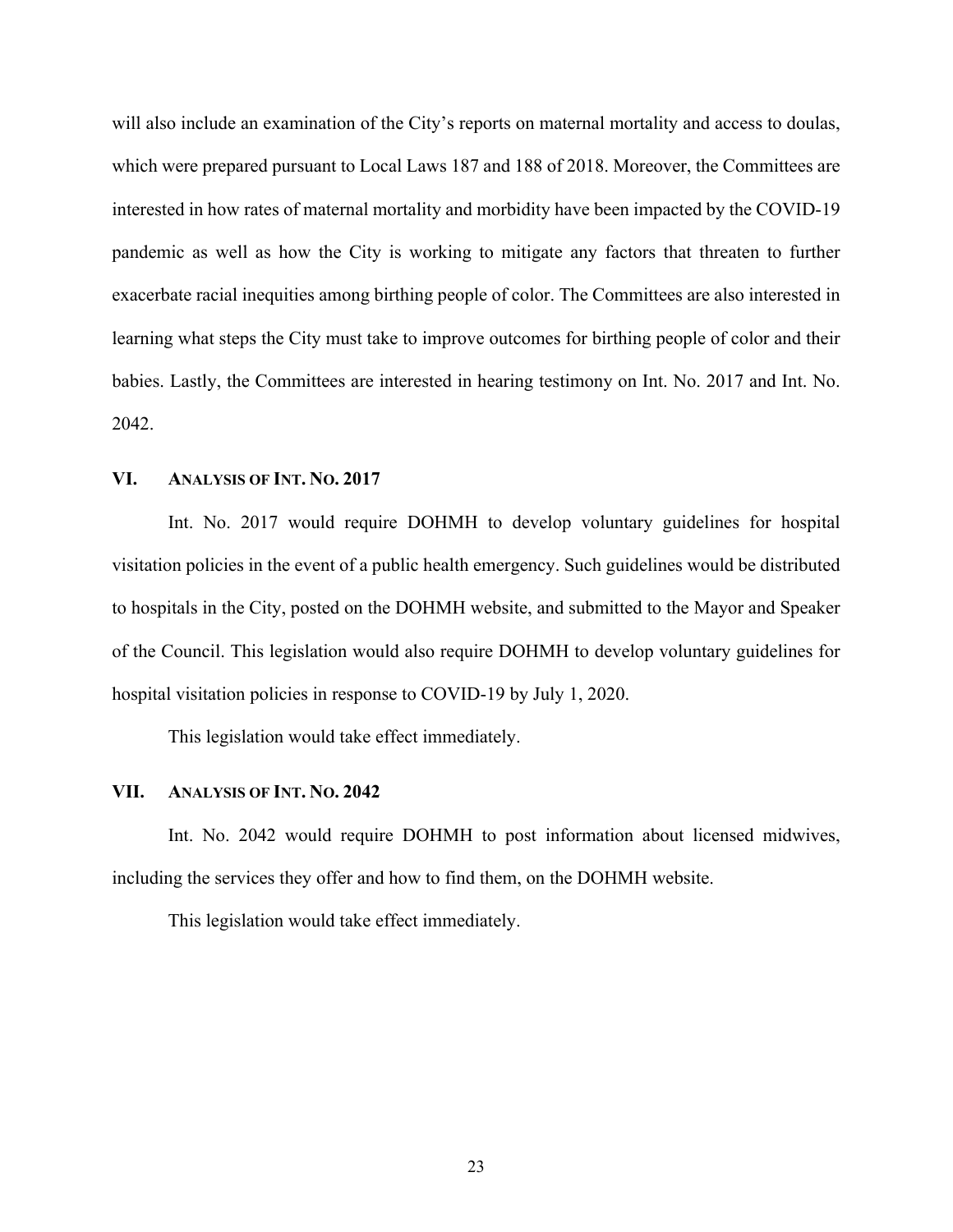(Page intentionally left blank)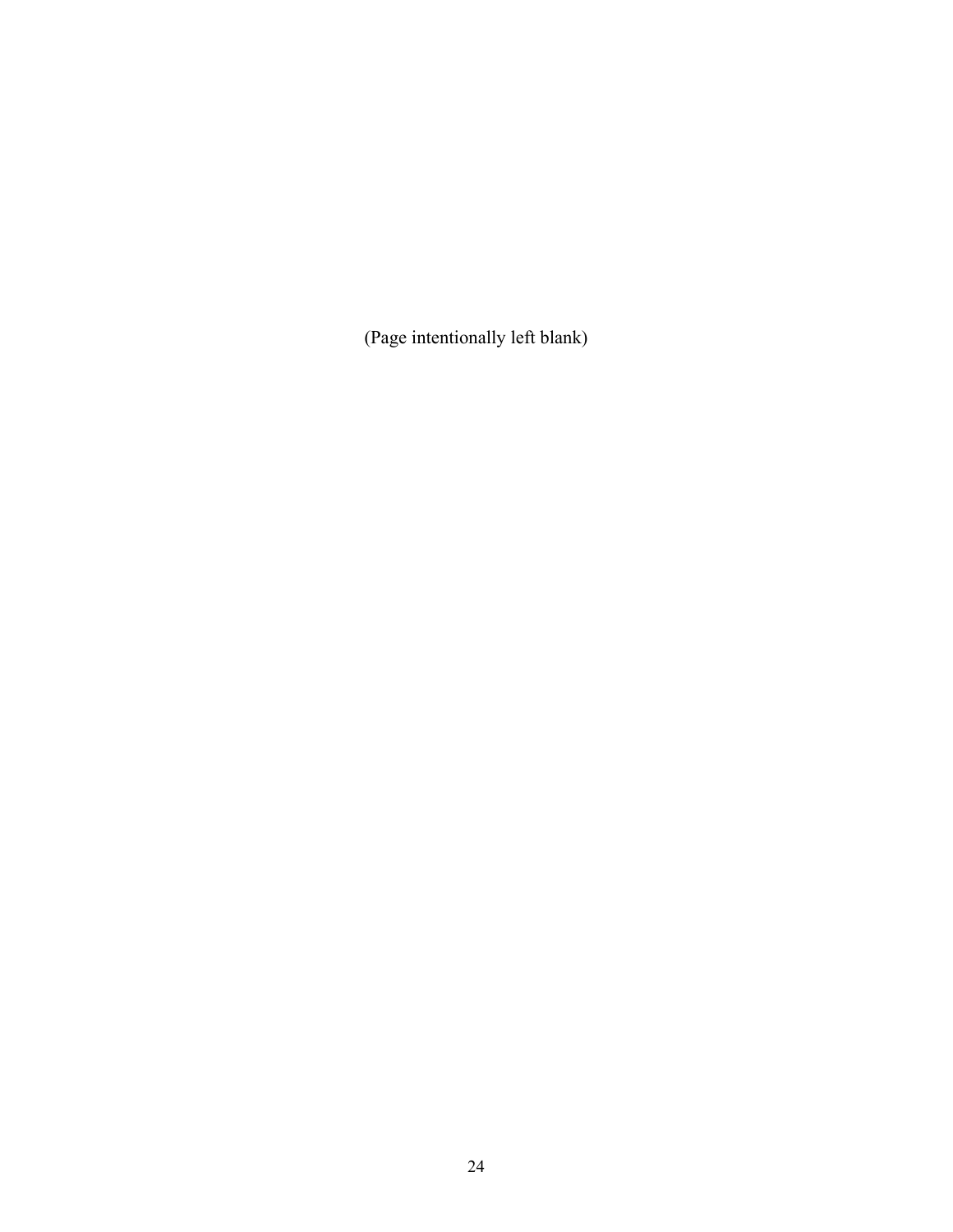## Int. No. 2017

By Council Members Rivera, Kallos, Chin and Brannan

A Local Law to amend the administrative code of the city of New York, in relation to visitation policy guidelines for hospitals during public health emergencies

#### Be it enacted by the Council as follows:

Section 1. Title 17 of the administrative code of the city of New York is amended by adding a new chapter 20 to read as follows:

#### CHAPTER 20

#### PUBLIC HEALTH EMERGENCY RESPONSE

§ 17-2001 Definitions. For the purposes of this chapter, the following terms have the following meanings:

COVID-19. The term "COVID-19" means the 2019 novel coronavirus or 2019-nCoV.

Department. The term "department" means the department of health and mental hygiene.

Public health emergency. The term "public health emergency" means any state of

emergency declared by the state or the city in response to an outbreak of an infectious disease.

§ 17-2002 Hospital visitation policy guidelines. a. No later than 14 days after a declaration of a public health emergency, the department shall develop voluntary guidelines for hospital visitation policies. Such guidelines shall take into consideration federal, state and local laws and regulations regarding hospital visitation policies. Such guidelines shall include specific provisions regarding visitors of a patient giving birth.

b. The department shall immediately submit to the mayor and the speaker of the council and shall post conspicuously on the department's website the voluntary guidelines for hospital visitation policies developed pursuant to subdivision a. The department shall immediately distribute such guidelines to every hospital in the city.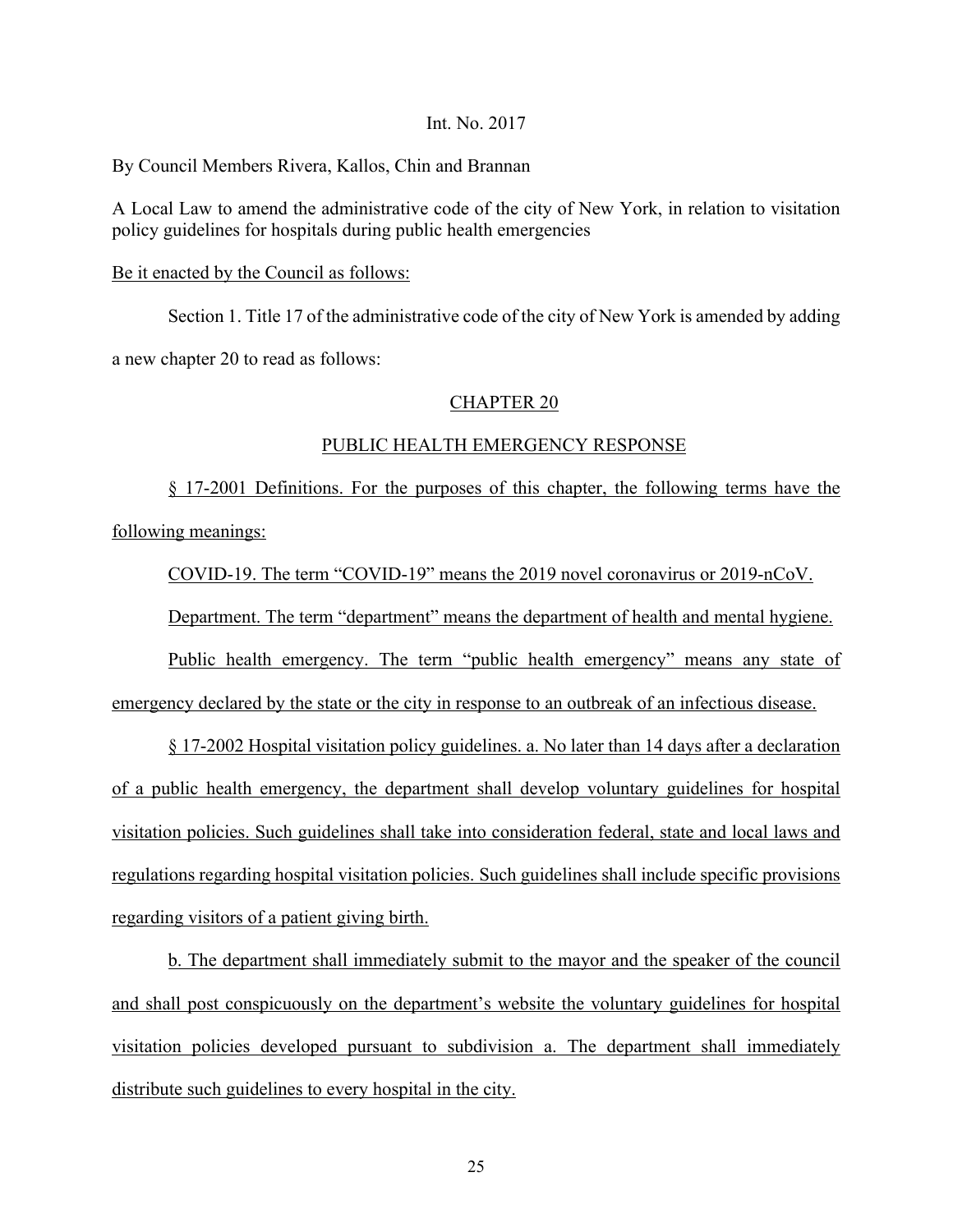c. No later than July 1, 2020, the department shall submit to the mayor and the speaker of the council and shall post conspicuously on the department's website voluntary guidelines for hospital visitation policies in response to COVID-19, in accordance with subdivisions a of this section. No later than July 1, 2020, the department shall distribute such guidelines to every hospital in the city.

§2. This local law takes effect immediately.

AM LS #14496 5/22/20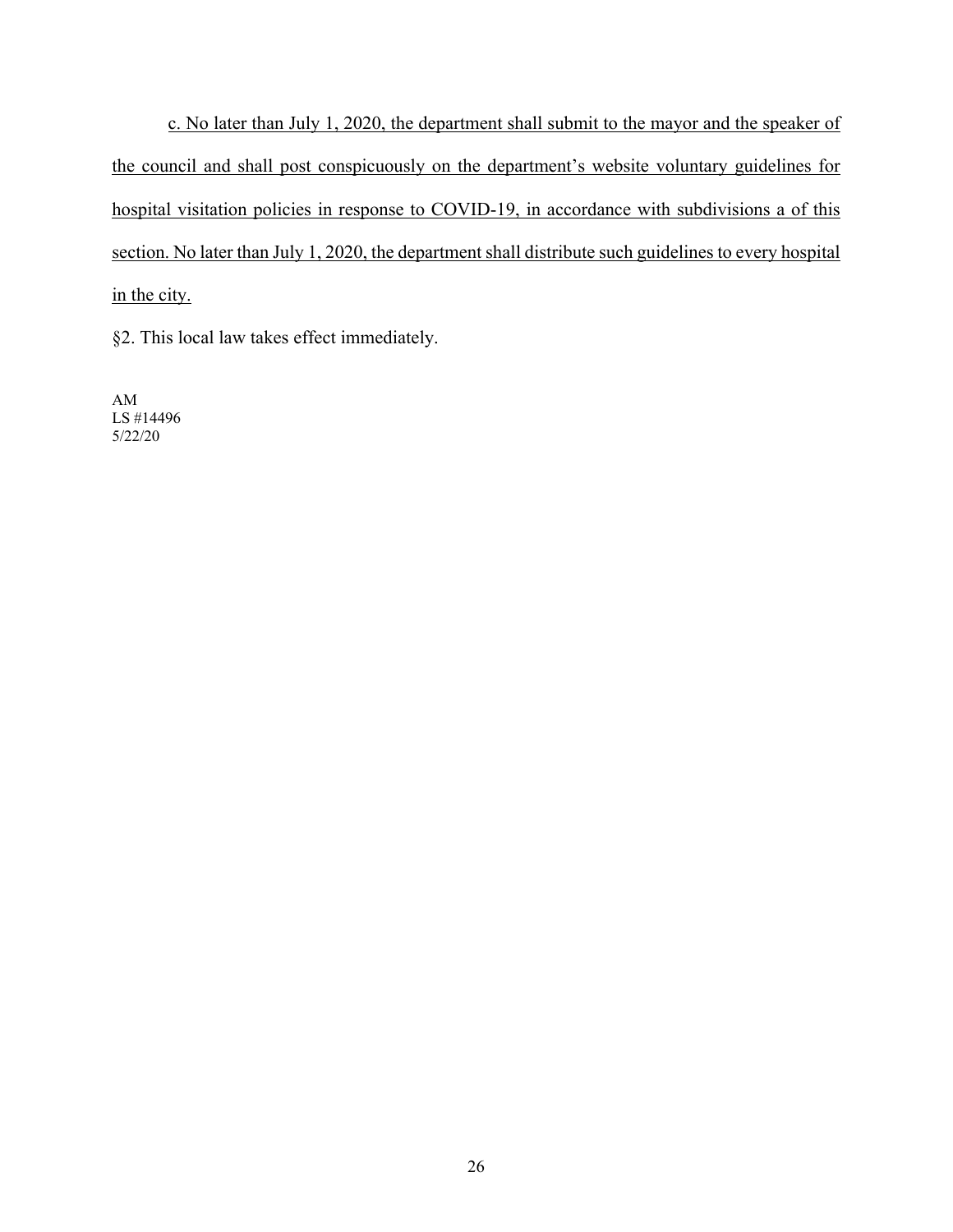# Int. No. 2042

By Council Members Gibson, Yeger, Rosenthal, Perkins, Ayala, Chin, Cumbo and Adams

A Local Law to amend the administrative code of the city of New York, in relation to posting information about midwives online

# Be it enacted by the Council as follows:

Section 1. Chapter 1 of title 17 of the administrative code of the city of New York is amended by adding new section 17-199.14 to read as follows:

§ 17-199.14 Information on midwives. a. Definitions. For the purposes of this section, "midwife" means an individual who is licensed or certified to practice midwifery in New

York state.

b. The department shall make available information on the services offered by midwives and information on how to find a midwife on the department's website, in English and in each of the designated citywide languages as defined in section 23-1101.

§ 2. This local law takes effect immediately.

BM LS #14919 8/19/20 3:00 pm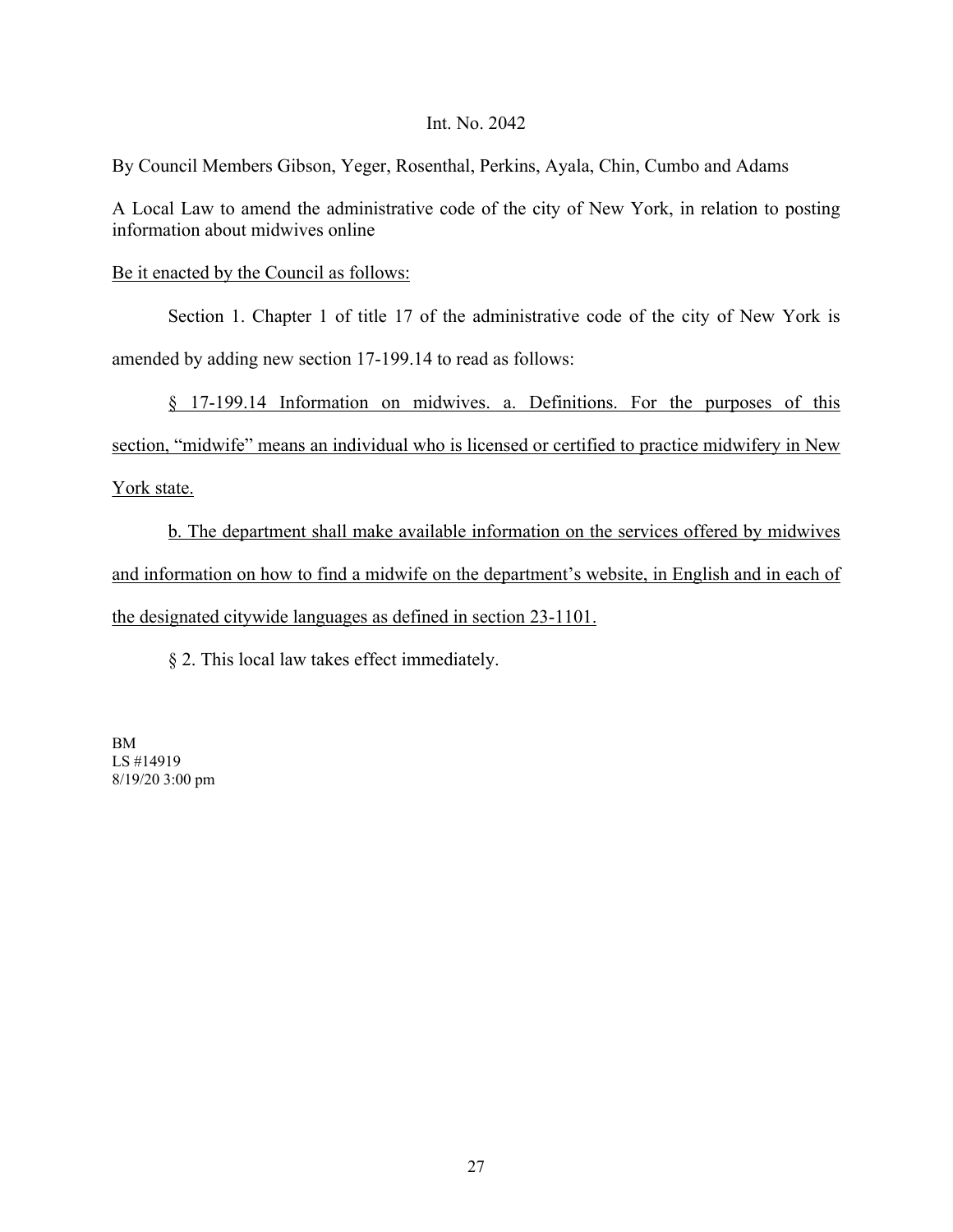(Page intentionally left blank)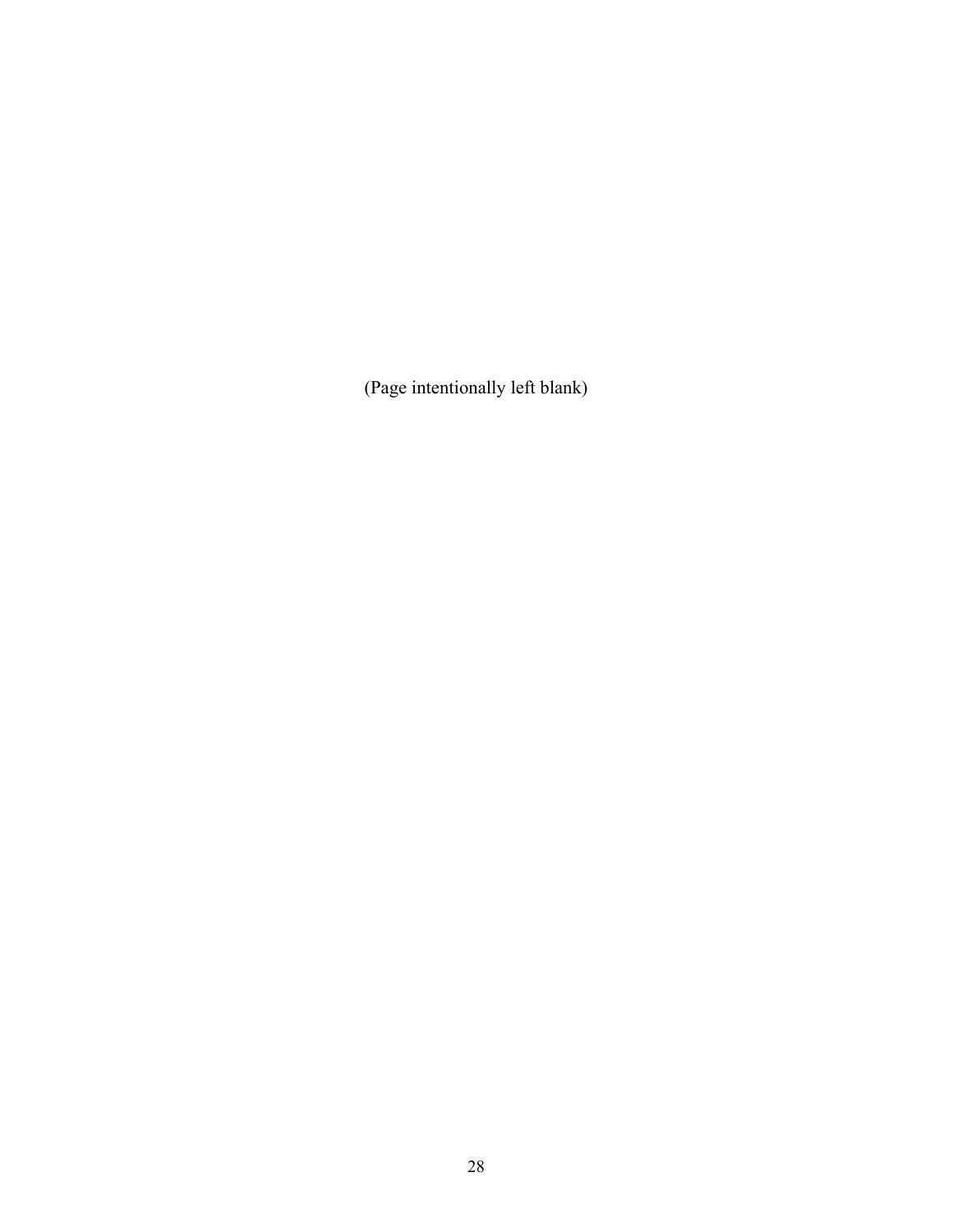#### Res. No. 1239

Resolution calling on the New York State Legislature to pass, and the Governor to sign, legislation making doulas more accessible to individuals with Medicaid and those without health insurance.

By Council Members Rivera, Ampry-Samuel, Louis, Gibson, Chin and Brannan

 Whereas, According to DONA International, a doula is a trained professional who provides continuous physical, emotional, and informational support to a pregnant person and the family before, during, and shortly after childbirth; and

Whereas, Doulas have proven to be beneficial to pregnant people and their health;

and

 Whereas, According to the New York City Department of Health and Mental Hygiene's (DOHMH's) report *The State of Doula Care in NYC 2019* ("doula report"), doula care has been associated with lower rates of Cesarean birth, preterm birth, low birthweight, and postpartum depression, as well as with increased rates of breastfeeding, and greater patient satisfaction with maternity care; and

Whereas, A recent report published by Cochrane reveals that people who had doula support were 39 percent less likely to have a caesarean section and 15 percent more likely to give birth without needing drugs or labor-inducing techniques; and

Whereas, According to Choices in Childbirth, a survey regarding doula care in New York City reveals that 72 percent of people reported that their doula helped them communicate their preferences and needs, while 80 percent of those surveyed reported that their doula helped them feel more empowered; and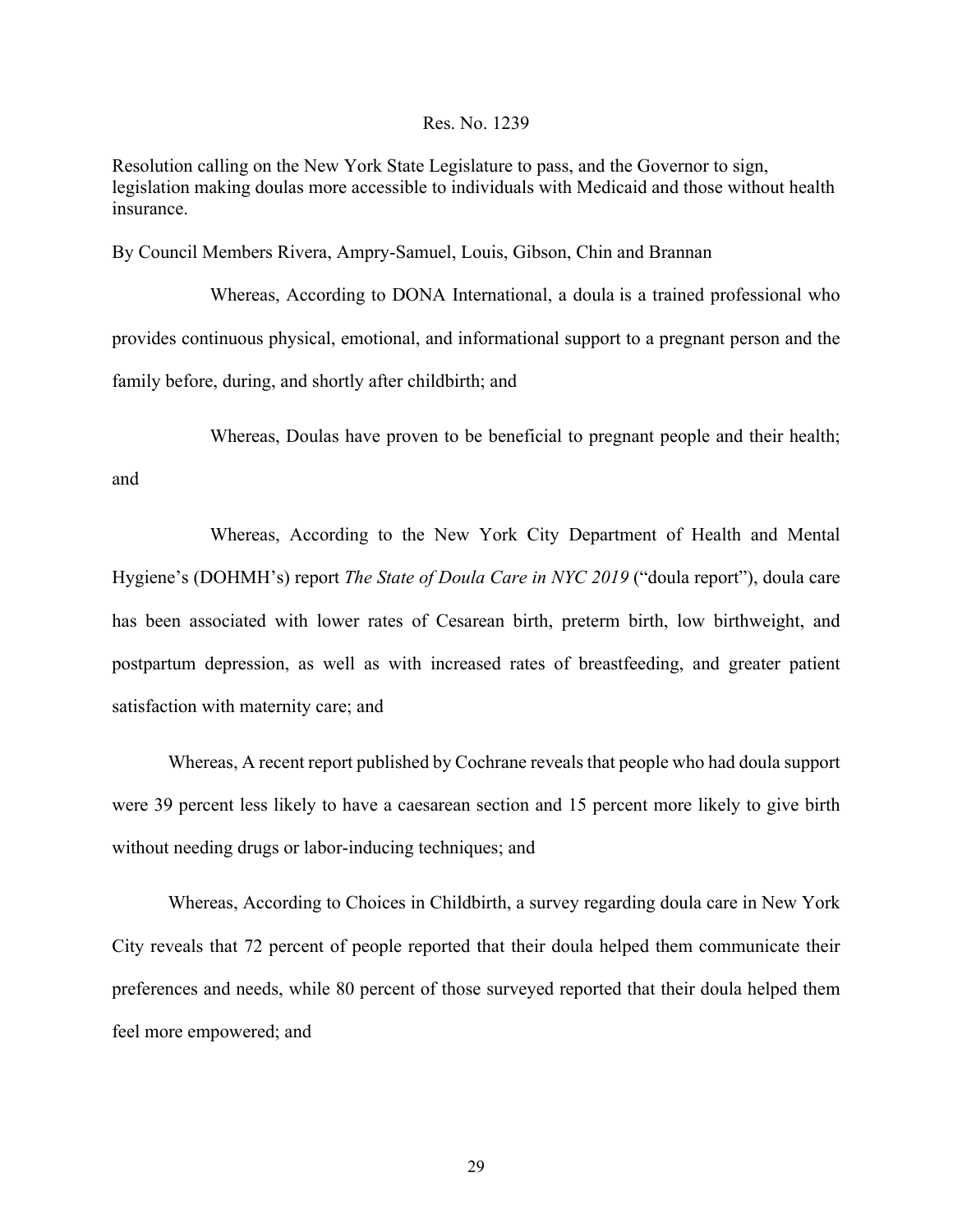Whereas, 83 percent of survey respondents reported having a doula made their labor and birth experience "much better" than if they had not used a doula, and it made them more relaxed before, during, and after birth; and

Whereas, 88 percent of this cohort reported that cost was an issue when opting to work with a doula; and

Whereas, According to DOHMH's doula report, the average cost of birth-doula services was \$1,550 per client among doulas surveyed for the report, with a range of \$225 to \$5,000; and

Whereas, Doula services are generally not covered by Medicaid or private insurance; and

Whereas, Doula care should be more accessible, especially given the maternal mortality and morbidity rates in New York City as well as the inequitable health outcomes for women of color and infants of color, specifically those who are Black; and

Whereas, Of the 15 pregnancy-related deaths in New York City in 2016, six were of people who were Black and six were of people who were Latina, accounting for nearly every pregnancyrelated death; and

Whereas, In New York City in 2016, the rate of severe maternal morbidity was highest among Black people (428.6 per 10,000 births), followed by people of other, multiple, or not reported races (354.5), people who are Latina (288.3), Asian/Pacific Islander (207.9), and, last, people who are White (160.8); and

Whereas, By expanding access to doulas, New York City could better tackle these insidious inequities; and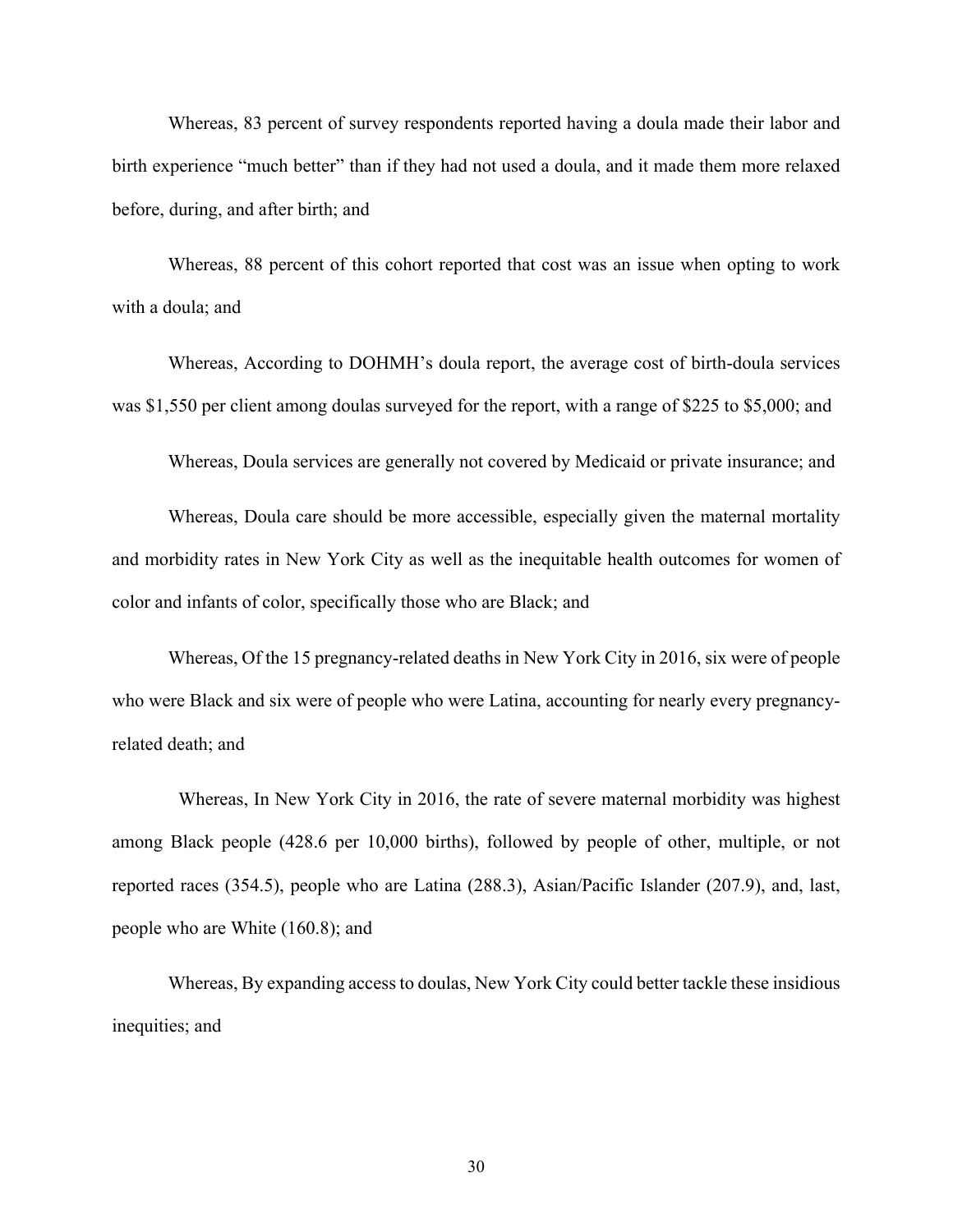Whereas, Doulas face barriers providing care to all those who need it; and

Whereas, According to DOHMH's doula report, among doulas surveyed, 9 of every 10 have turned clients away, for reasons including clients' living outside their coverage area (47 percent), being already booked with other families (43 percent), and clients' being unable to afford their fee (37 percent); and

Whereas, Currently New York State is considering legislation to include doula services in Medicaid coverage, and, in April 2018, New York State announced the launch of a Medicaid pilot program to cover doula services; and

Whereas, This legislation and pilot are extremely controversial in the doula community for numerous reasons; and

Whereas, As of DOHMH's doula report, the Medicaid pilot program has yet to launch in Brooklyn because of lack of doula participation; and

Whereas, There are many flaws with the pilot program, including a reimbursement rate that would likely be lower than minimum wage; and

Whereas, DOHMH's doula report on doula care provides numerous recommendations for stakeholders to improve access to doulas; and

Whereas, Recommendations fall within four key components, including increasing access for underserved communities, making hospital environments more welcoming of doulas, amplifying community voices to help expand access to doula services, and improving data collection; and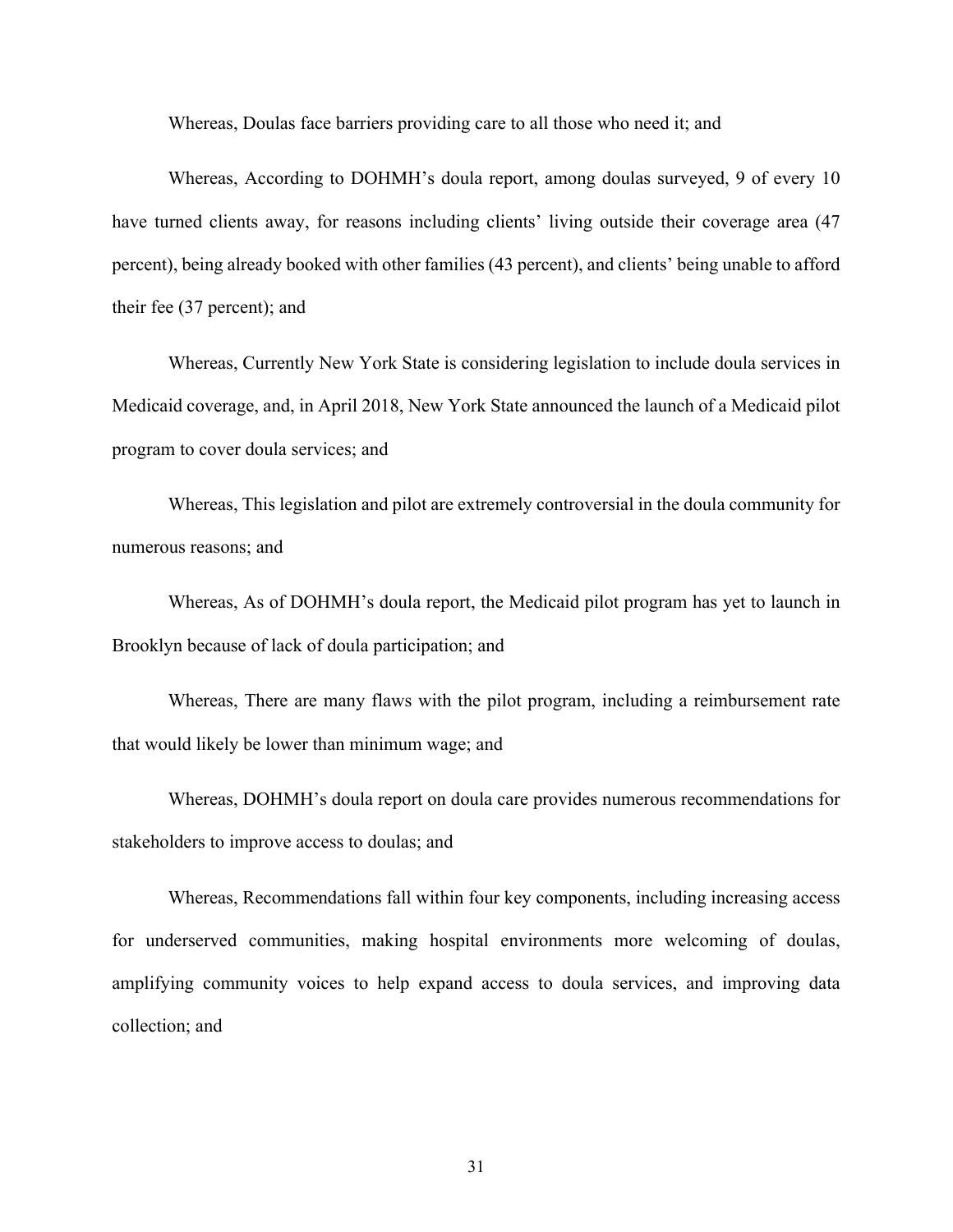Whereas, The New York State Legislature should consider these recommendations, and should develop legislation, in collaboration with doulas and people with lived experience, in order to best understand the most effective and significant ways to expand access to doula services; now, therefore, be it,

Resolved, The Council of the City of New York calls on the New York State Legislature to pass, and the Governor to sign, legislation making doulas more accessible to individuals with Medicaid and those without health insurance

EB LS 13225 01/23/2020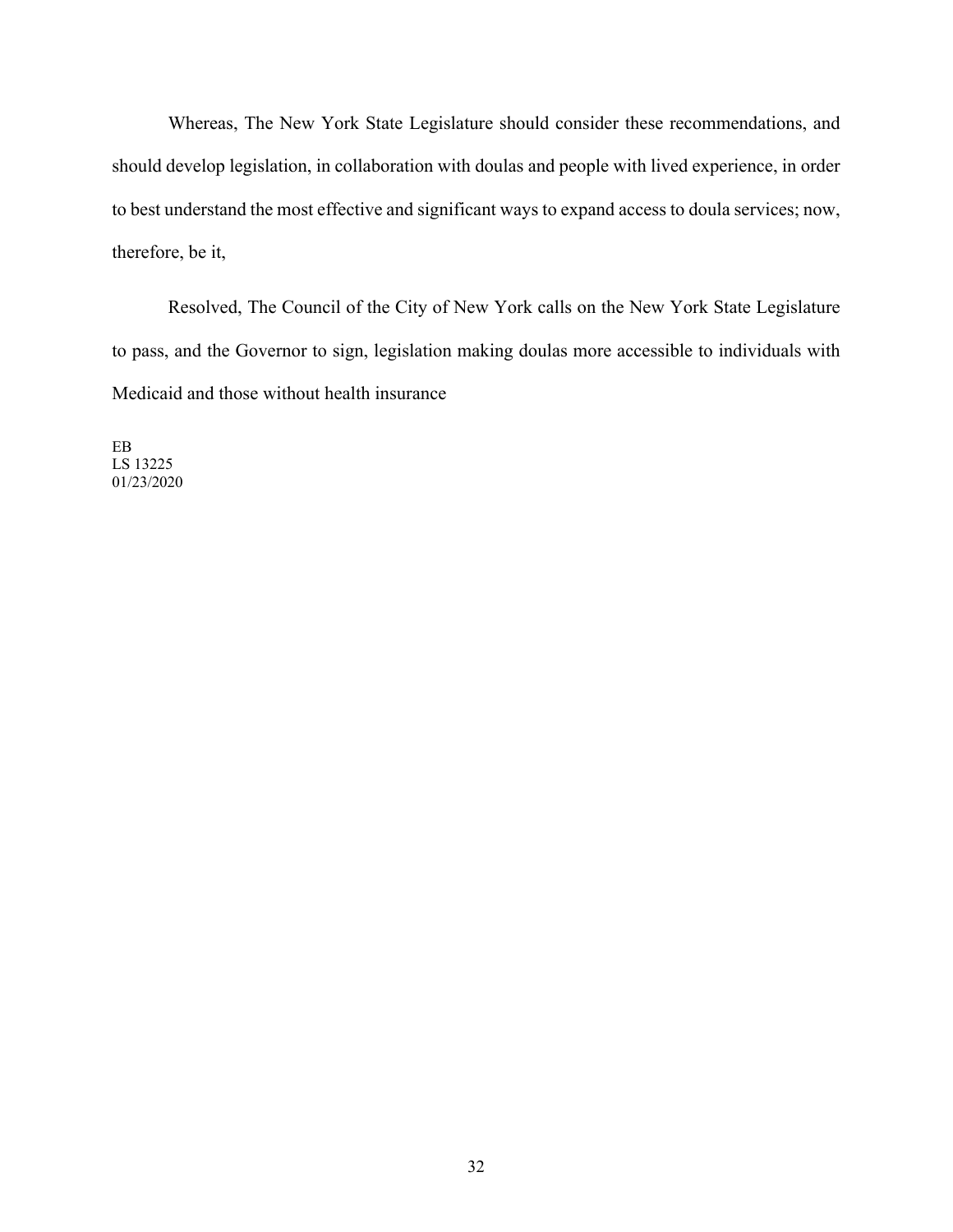#### Res. No. 1408

Resolution calling on the New York State Legislature to pass, and the Governor to sign, A. 10440/S. 8307, relating to accreditation, approval, and operation of midwifery birth centers.

By Council Members Rosenthal and Gibson

Whereas, A novel coronavirus, called SARS-CoV-2, first emerged in late 2019 and spread rapidly around the world; and

Whereas, The virus has greatly impacted New York City, which was the epicenter of the pandemic for months; and

Whereas, As of July 28, 2020, 220,907 residents of New York City had tested positive for the disease caused by SARS-CoV-2, called COVID-19, with over 56,000 hospitalized for treatment; and

Whereas, COVID-19 has disproportionately impacted New Yorkers who are Black, Latinx, and lower income; and

Whereas, New York City's hospital systems were stretched dangerously thin during the crisis, with hospitals concerned about access to equipment and resources; and

Whereas, Pregnant people and people giving birth during the pandemic are facing additional stress and barriers to care, along with the typical stress associated with childbirth; and

Whereas, According to the New York Times, people who gave birth during the peak of cases in the city in spring 2020 reported issues with being able to have their partners with them for the duration of their recovery, with being separated from their newborns if they test positive for COVID-19, and with other issues; and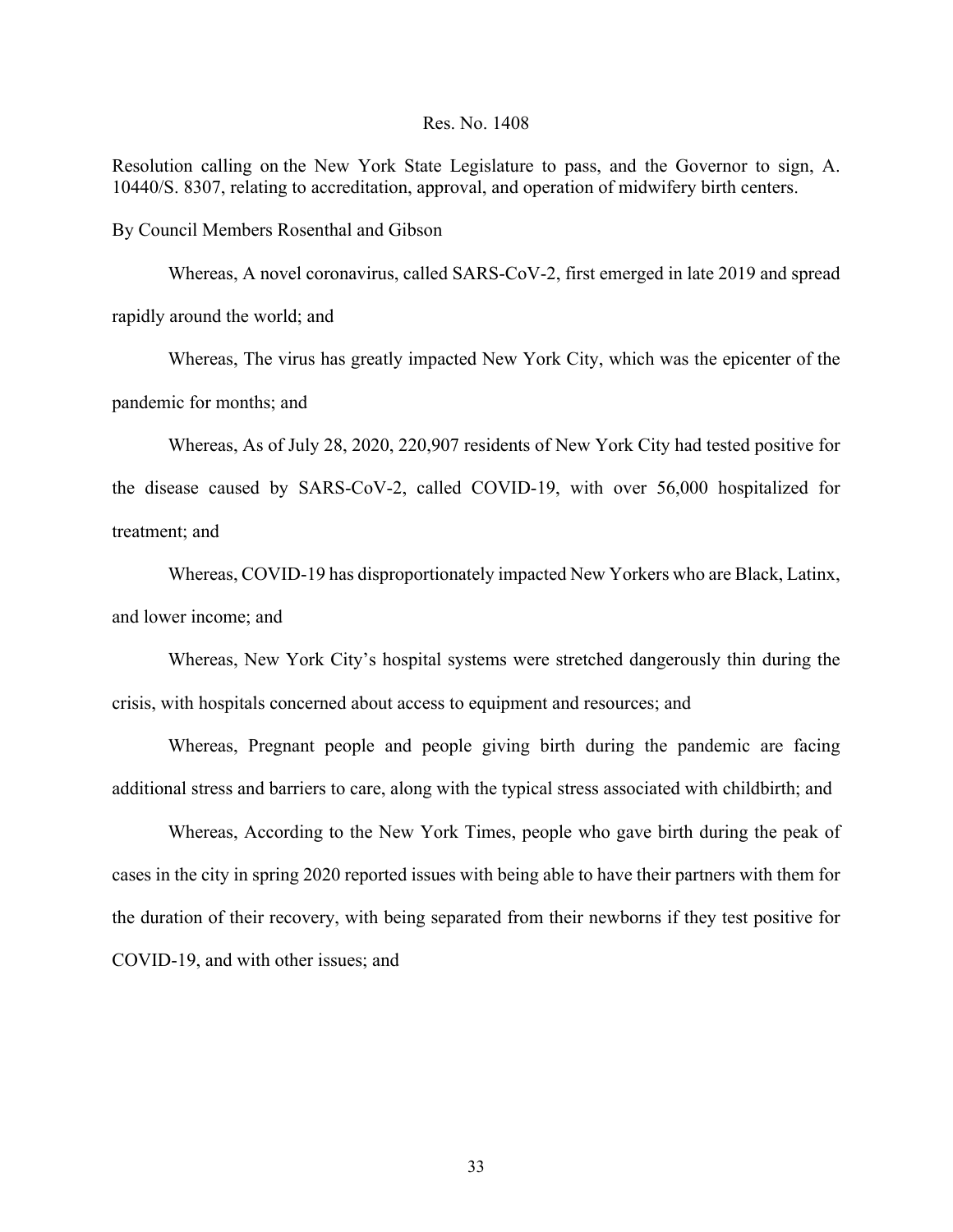Whereas, According to the American Association of Birth Centers, a birth center is a freestanding health care facility for childbirth where care is provided in the midwifery and wellness model, and is not a hospital; and

Whereas, In 2016, Public Health Law Article 28 was amended to promote midwifery birth centers (MCBs), and, almost four years later, there is not a single MBC licensed under Article 28; and

Whereas, According to the New York Times, as of 2018, New York State had only three free-standing birthing centers, whereas Texas had more than 70 centers and California had about 40; and

Whereas, To better address the needs of pregnant people and newborns during the pandemic, the State developed a COVID-19 Maternity Task Force; and

Whereas; The Task Force recommended the New York State Department of Health (NYSDOH) move to expedite the finalization of the licensure process for the establishment of midwifery led birthing centers in New York State; and

Whereas, By expediting the final licensure process, NYSDOH will help to ensure there are sufficient birthing facilities available to meet community need during emergency situations; and

Whereas, Governor Andrew Cuomo, in response to the recommendations, announced that NYSDOH approved two new temporary birthing centers and is also now accepting Certificate of Need applications for MBCs pursuant to Public Health Law Article 28; and

Whereas, A. 10440/S. 8307, sponsored by Assembly Member Richard Gottfried and Senator Gustavo Rivera, relates to the accreditation, approval, and operation of MCBs; and

Whereas, This legislation would provide that if a proposed MBC meets the standards of a national accrediting organization that specializes in accrediting MBCs and is recognized by

34